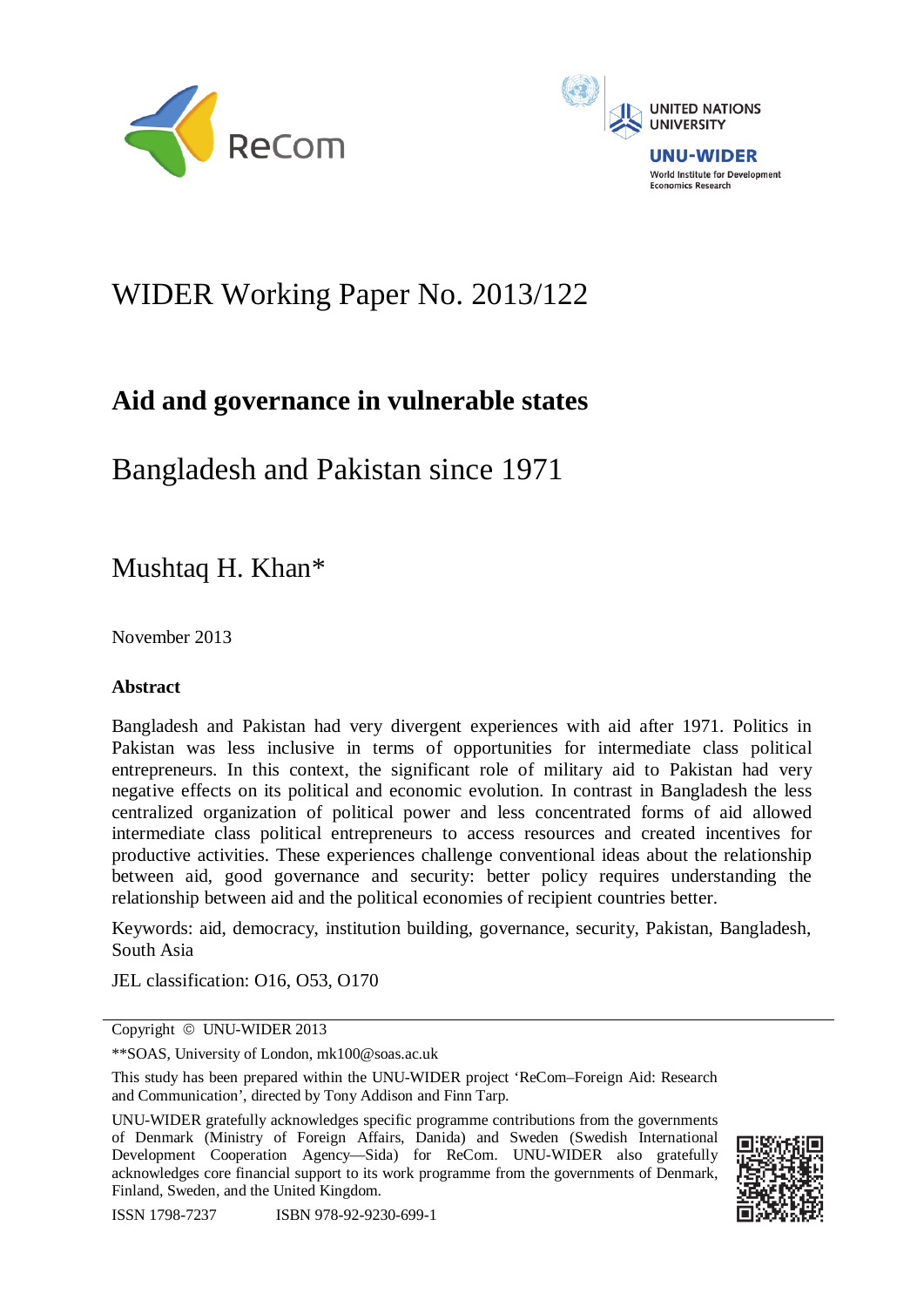### **Acronyms**

- BNP Bangladesh Nationalist Party
- GoB government of Bangladesh
- GoP government of Pakistan
- JP Jatiyo Party
- ODA overseas development assistance
- PML Pakistan Muslim League
- PPP Pakistan People's Party

*The World Institute for Development Economics Research (WIDER) was established by the United Nations University (UNU) as its first research and training centre and started work in Helsinki, Finland in 1985. The Institute undertakes applied research and policy analysis on structural changes affecting the developing and transitional economies, provides a forum for the advocacy of policies leading to robust, equitable and environmentally sustainable growth, and promotes capacity strengthening and training in the field of economic and social policy making. Work is carried out by staff researchers and visiting scholars in Helsinki and through networks of collaborating scholars and institutions around the world. www.wider.unu.edu publications@wider.unu.edu* 

UNU World Institute for Development Economics Research (UNU-WIDER) Katajanokanlaituri 6 B, 00160 Helsinki, Finland

Typescript prepared by Liisa Roponen at UNU-WIDER.

The views expressed in this publication are those of the author(s). Publication does not imply endorsement by the Institute or the United Nations University, nor by the programme/project sponsors, of any of the views expressed.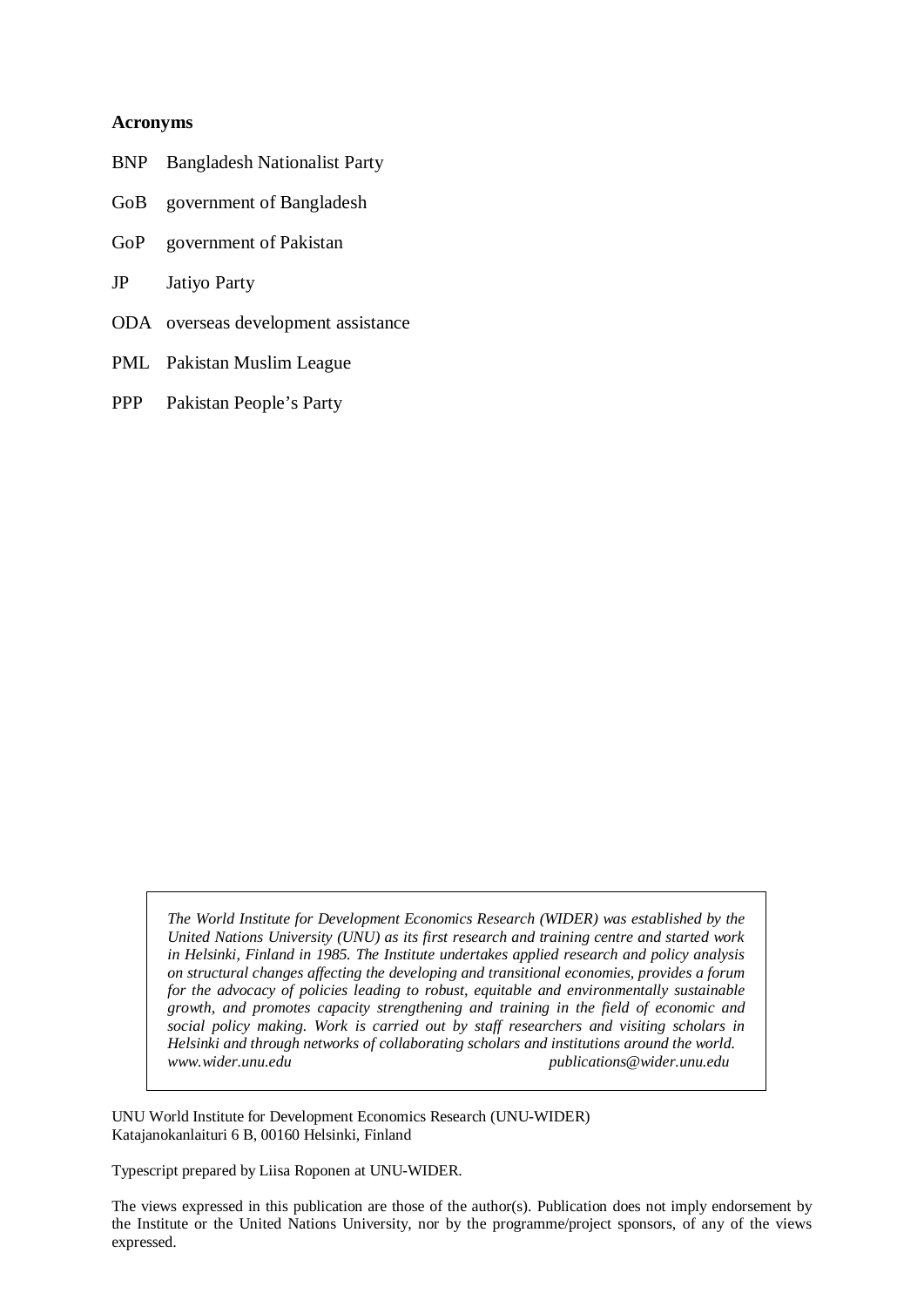## **1 Introduction**

The different experiences of Bangladesh and Pakistan with aid since 1971 allow us to examine the processes through which aid can assist or obstruct the evolution of institutions and governance capabilities in countries where the state has been vulnerable to internal or external challenges. Aid does appear to affect the development prospects of such countries but in more complex ways than assumed in standard theory and policy. Indeed, many simple analytical ideas informing the use of aid to achieve improvements in governance are misleading and in some contexts have had damaging effects. Bangladesh and Pakistan make an interesting comparison because they were the same country till 1971 when a civil war, followed by a war of independence led to the emergence of Bangladesh. Bangladesh was poorer and less developed, and was famously written off by Henry Kissinger as a 'basket case' dependent on aid. Both countries had vulnerable democracies after 1971. Both received roughly US\$50 of foreign aid in nominal terms in the forty years since 1971. While both remain poor and vulnerable to internal conflicts, Bangladesh has arguably made greater progress given its starting point, while Pakistan has become more fragile. Pakistan's per capita GDP was higher in 1971 and remained higher in 2011, but economic growth has been faster in Bangladesh since the 1990s and the gap in per capita GDP narrowed significantly. Bangladesh has also done better in terms of a number of social indicators with more rapid progress in areas such as infant mortality starting from a more adverse starting point. Its manufacturing sector has grown more rapidly, creating jobs for millions in the garments industry, while industrial growth in Pakistan has languished. The most striking difference is that despite intense internal conflicts in its early years, Bangladesh appears to have moved towards relatively lower levels of internal violence and greater political stability (but progress remains vulnerable to reverses) while Pakistan appears to have generally moved in the opposite direction. In the 2010s Pakistan faced more violent and disruptive internal conflicts and more severe threats to its state.

Aid is clearly just one factor amongst many that may explain the divergent trajectories of the two countries. Despite the common elements in their histories, there were important differences in their contexts. These differences included the composition and types of aid the two countries received. Military aid played a more important role in Pakistan due to its geopolitical position and this reinforced the already significant position of the army and security-related interests in the politics of resource allocation in Pakistan. Bangladesh did not have a comparable level of security significance for donors and the absence of security aid meant that ruling elites found it more difficult to establish centralized control over aid. Bangladesh was also a more homogenous country and the war of independence mobilized many people, particularly in the 'intermediate' (middle and lower-middle) classes, to expect greater participation and progress. Many of these expectations were not realized and indeed created much turbulence in the years after independence. But the less centralized organization of political power in Bangladesh allowed more intermediate class political entrepreneurs to enter politics and capture 'rents'. This had a social cost in terms of political corruption but also a social benefit in stabilizing the polity. In Pakistan the social opening under Bhutto was driven from above to a much greater extent and old elites continued to dominate the political process. The failure of the political system to rapidly absorb intermediate class political organizers and the loss of legitimacy of the ruling elites supporting US interventions in the region were to have dire consequences for the internal stability of Pakistan.

Particularly unfortunate for Pakistan was the fact that two periods of military rule in the 1980s and 2000s were periods when the US was involved in regional conflicts and pumped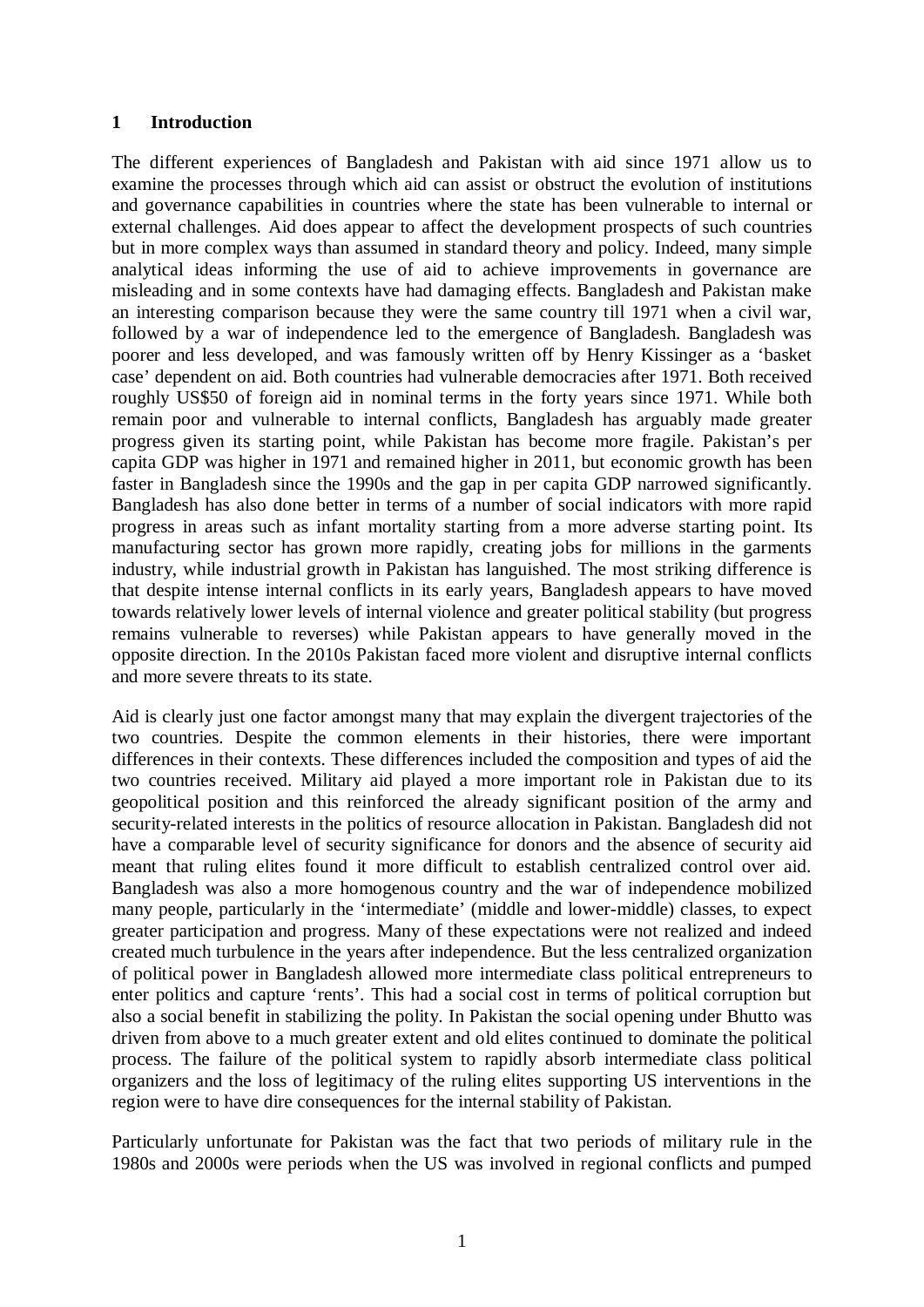military and security aid into Pakistan to buy its support. The combination of military governments and concentrated flows of security-related aid to the top leadership had significant and adverse effects on the economic and political dynamics of the country. In contrast in Bangladesh, the allocation of aid could not be tightly controlled from above, and it was easier for new political entrepreneurs from the lower-middle classes to compete with existing elites. In addition, because ruling elites could not control aid resources from above as a strategy of maintaining political power, they had somewhat greater compulsions to support the development of productive capacity. Military regimes in Bangladesh therefore actively supported industrialization to a greater extent as the development of the productive sector was an important part of their own survival strategies.

We discuss the effects of aid on governance using an analysis of rents and rent seeking. State policies and interventions create 'rents', which are incomes for some individuals that would not exist in the absence of the intervention. Rents can have a legal basis (subsidies, welfare policies, protection or aid) but they can be extra-legal or illegal (illegal allocation of public contracts or resources to individuals who would otherwise not get them). Politics in all countries involves organizations mobilizing to maintain or change policies with the purpose of maintaining or changing the allocation of rents. These activities can be broadly described as 'rent seeking' as they seek to preserve or achieve an allocation of rents. Rent seeking in turn can be legal or illegal. In advanced countries, much of politics and therefore rent seeking is legal, and is financed by legal fund-raising for political activities, and legal expenditures on lobbying by companies and interest groups. In developing countries a much larger part of the rent seeking is not strictly legal. Politics is funded by money from grey sources partly because resources from the modern formal sector cannot fully finance politics. In addition, the rents created are often also extra-legal as powerful political organizers and constituencies capture off-budget or illegal rents, partly because legal rents based on allocations of tax revenues or regulatory interventions are often insufficient. There are therefore structural reasons why developing countries generally do not have characteristics of 'good governance' defined as governance according to the rule of law, where government is held accountable for implementing formal policies through formal processes. However, while no developing country scores highly on 'good governance', there are significant differences in the organization of politics across these countries, and these can make a big difference to their development outcomes. Aid can be important in the evolution of the political process because it can change the supply of rents, the ways in which these are allocated, and affect the strategies and relative strength of different political players.

From this perspective, differences in the types of aid can interact with local conditions to affect not just economic trajectories but also the evolution of social and political strategies. The increasing political fragmentation of Pakistan can be examined from this perspective. The political violence in Pakistan in the 2010s has multiple causes but an important one is the exclusion of important segments of its intermediate classes from playing significant roles in rent allocation processes, and their adoption of increasingly aggressive anti-state strategies as a result. At the same time ruling elites failed to generate sufficient economic growth and employment opportunities, so that excluded political entrepreneurs found it relatively easy to mobilize social discontent. A growing number of political groups began to emerge that were no longer demanding inclusion, but increasingly challenging the legitimacy of the state itself, implicitly to achieve a fundamental restructuring of power. In contrast in Bangladesh, while the political competition between opposing parties has been intense and often violent, excluded political entrepreneurs have mostly felt that they would eventually gain access to politically allocated rents and did not feel the need to target the constitution of the state. As a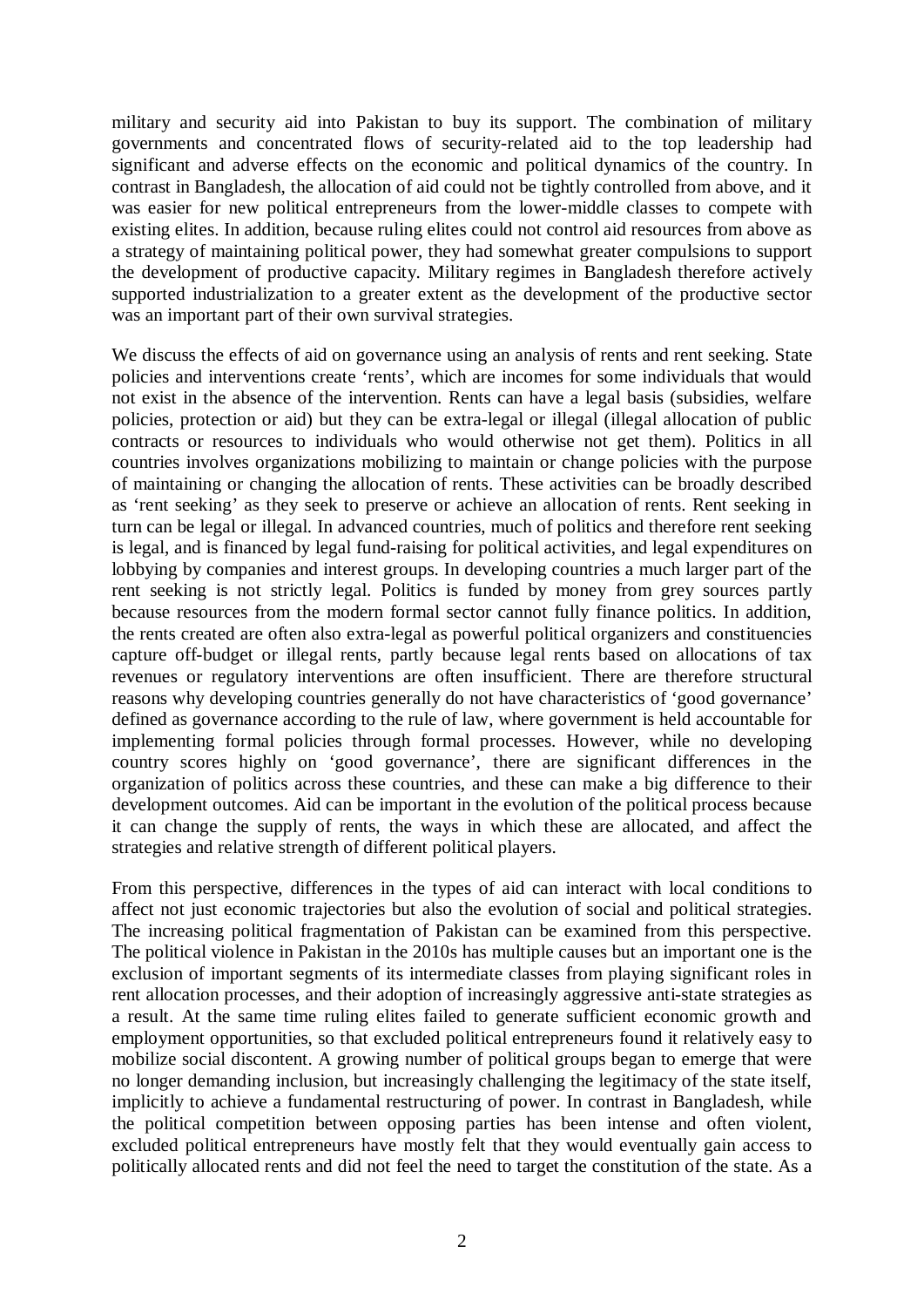result, even though 'live-and-let-live' compromises have not emerged between competing political parties in Bangladesh, and the system is therefore vulnerable to sudden spikes in violence, there are no structural reasons why such compromises cannot gradually emerge. Moreover, no important political organizations in Bangladesh have so far engaged in violence to overthrow the state.

Two very broad propositions will help to structure our discussion. The first proposition is that a gradual incorporation of politically organized groups into legitimate (though not necessarily legal) processes of political accumulation is a precondition for maintaining social and political stability in developing countries. A second and related proposition is that these political processes should be consistent with (and at least should not block) accumulation and rent allocation to emerging productive sectors developing their competitiveness to survive in a global economy. The different trajectories in our two countries had much to do with their different initial conditions. But small differences in aid strategies had significant multiplier effects by strengthening retrogressive forces in the evolution of institutions and governance in Pakistan and allowing *some* developmental evolution in Bangladesh. However, it is misleading to try to identify the content of what is retrogressive or developmental by using the benchmark of 'good governance'. Both Bangladesh and Pakistan have scored poorly on all the standard indicators of 'good governance'. Nor is it a simple question of state capacity. The Pakistani state has significant violence capacity but has been unable to suppress or contain violence in society. It is also hard to argue that the administrative capacity of the Pakistani state has been lower in some aggregate sense. It may be weak in remote tribal areas but not in the population centres of the Punjab or Sind. Instead of these generalizations, our analysis focuses on differences in the strategies of economic and political organizations in these countries and how these were obstructed or reinforced in particular directions by aid. Compared to Pakistan, the rent-capture strategies of ruling elites in Bangladesh were more supportive of productive economic activities and for maintaining political stability (though both remain very vulnerable). In addition, the extensive activities of relatively high quality NGOs sustained a minimal level of service delivery to the very poor.

The analytical narrative of aid and its development impact presented here challenges two different sets of conventional views about the relationship between aid, governance and development. The first is that in developing countries like Bangladesh that score poorly on 'good governance', aid should be used to strengthen progress towards 'good governance' (Hermes and Lensink 2001). The latter requires the protection of property rights, the enforcement of a rule of law, low corruption and a government that is accountable. However, the experience of Bangladesh and many similar countries suggests that progress on these difficult governance goals is very slow and development has to be achieved with limited prior improvements in good governance. In these contexts, political stability has often depended on an appropriate allocation of rents to powerful political organizations and economic development has depended on support being available for firms and sectors that allowed and compelled them to develop their competitiveness. Aid to Bangladesh has been relatively more developmental because it supported some of these processes and the challenge is to move ahead with incremental institutional and policy changes that can sustain and deepen this progress.

The second consensus view is that in countries like Pakistan that are suffering from severe security challenges, aid should support improvements in security in addition to good governance (World Bank 2011). Many donors such as the UK have included support for security (for instance for policing) in their development budgets. The experience of Pakistan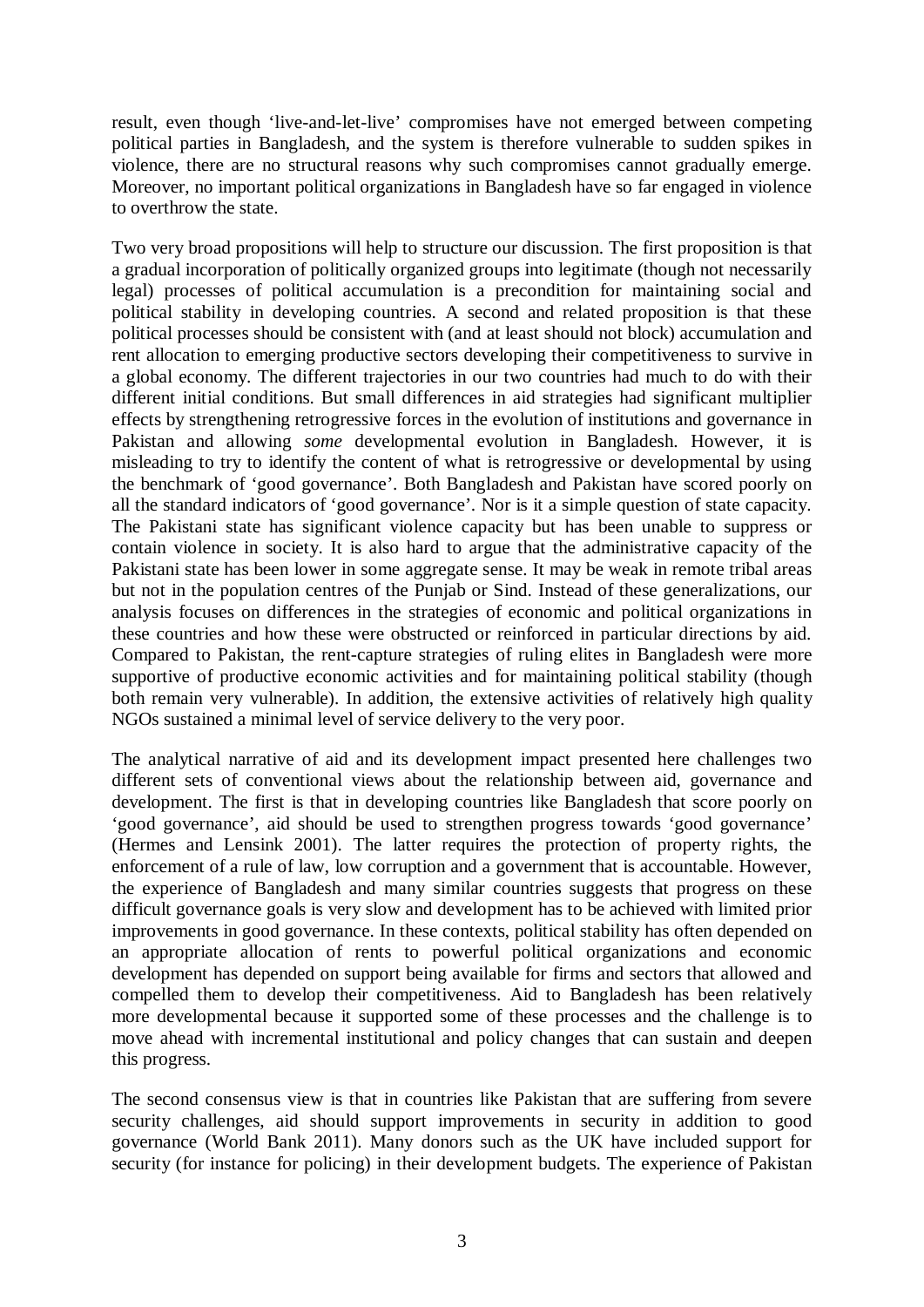challenges this view because here increased security-related aid has been associated with a steep decline in the legitimacy of the state and an increase in violence. The achievement of political stability requires a distribution of resources across competing political groups commensurate with their organizational power. Violence breaks out when the ruling coalition does not recognize the true organizational capabilities of some groups and therefore refuses to give them a commensurate access to rents. The problem of violence in these contexts cannot be solved (as the good governance proponents believe) by the state delivering public goods to 'citizens' because the state simply does not have enough resources to buy off all discontent in this way. If external security support is provided to a ruling coalition that faces violent opposition (because it has not achieved an acceptable distribution of rents in the first place) it is likely to use more force to sustain the exclusion rather than use the opportunity to renegotiate a more stabilizing distribution of rents. A more serious loss of legitimacy can follow that can provoke even more violence and a challenge to the institutions of the state and not just the government. In Pakistan the legitimacy problem was compounded because the ruling coalition was getting security aid in exchange for supporting the US war in Afghanistan, which was also widely perceived to be illegitimate. This only added to the marked increase in violence associated with growing external security assistance. Section 2 outlines the analytical framework describing how economic development and political stability are related to the competition over economic and political rents. Section 3 provides an overview of the trends in aid flows to the two countries. Section 4 evaluates the likely effects of aid on the economics and politics of the two countries using our analytical framework, and section 5 concludes.

## **2 Governance, institutions, and development**

The relationship between aid, development and institutions has to be located in the context of a broader discussion about governance and development in developing countries. Developing countries typically do not have 'Weberian' states that can enforce formal rules to a satisfactory extent. There are many reasons for this. At the level of the economy, societies only become rule-following when there are many economic organizations which need rules to regulate their interactions and when most of them are productive enough to be profitable in rule-following ways and profitable enough to collectively pay for the enforcement of these rules. In politics societies become rule-following when formal political contributions from legal organizations provide enough resources to pay for political organizations and formal taxation yields enough resources for a party to win elections on the basis of formal taxing and spending programmes. These conditions are not met in the typical developing country and so their institutional contexts are typically characterized by significant rule violations (that take the form of informality), together with the weak enforcement of formal rights and rules. In addition, political corruption and clientelism are much more in evidence as these can describe informal rent allocations. As these features characterize all developing countries, the question is why are some of them more developmental than others?

Developing countries that are politically stable and growing rapidly are just as likely to demonstrate rule-violating characteristics as the ones failing to develop. However, there are significant differences in the types of informality, the precise modifications of formal rights, the types of corruption and clientelism, and these differences can help to explain their developmental performance. Developing countries that achieve greater success in development do so because some of their informal governance arrangements are able to support development and maintain political stability. But these developmental governance arrangements are likely to be far removed from the expectations of 'good governance'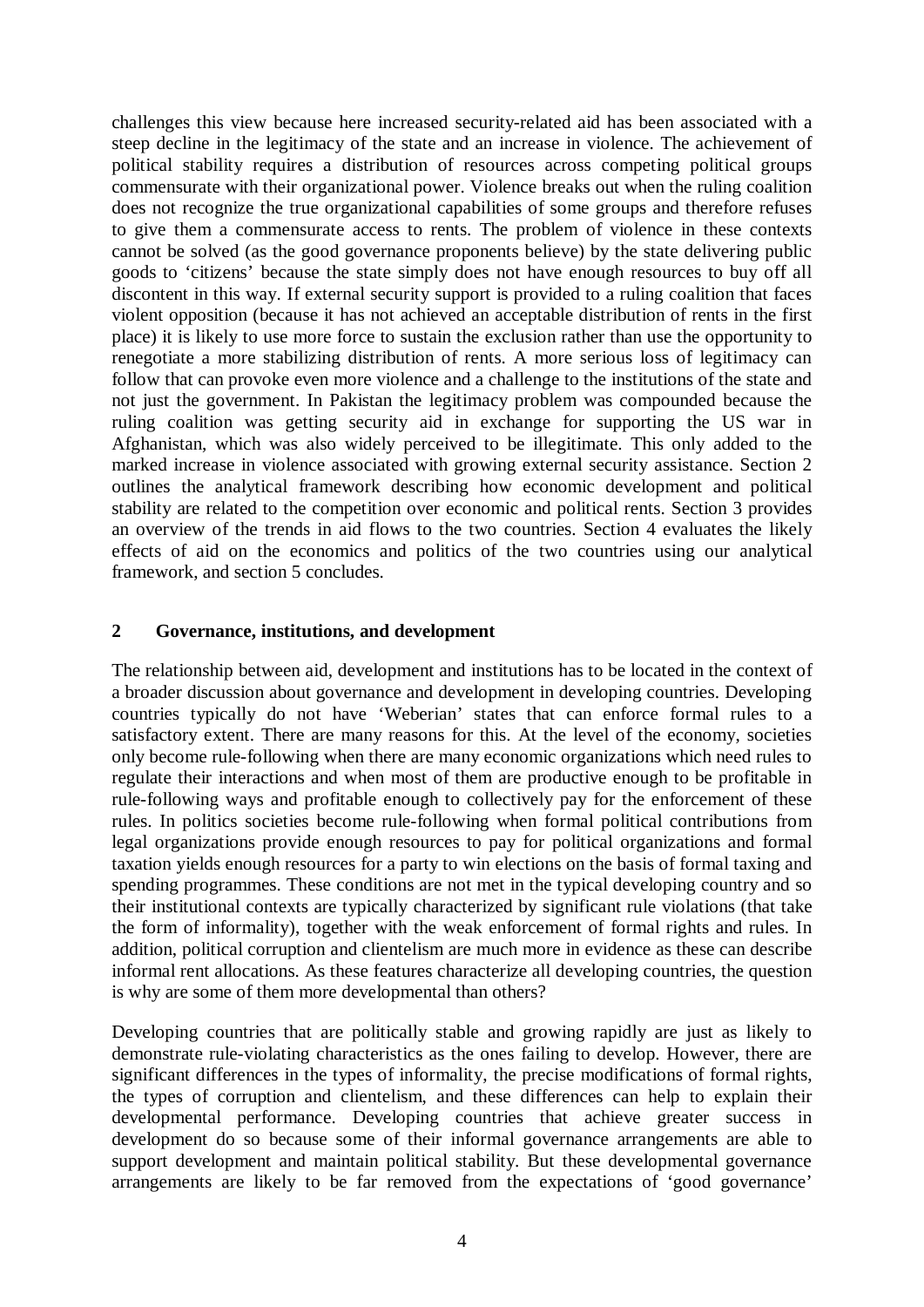defined as the protection of well-defined property rights, a rule of law, low corruption and a government accountable to citizens. The countries that are able to achieve development in these contexts often do eventually achieve a greater formalization of institutions, better defined property rights, more recognizably accountable democracies and are able to gradually reduce the more egregious types of corruption. Over time there is therefore a relationship between the standard definition of good governance and economic prosperity and political stability. However, this relationship is not a simple causal one and the achievement of political stability and economic development in developing countries often requires governance capabilities that are not easy to understand in terms of 'good governance' characteristics (Khan, M. 2000a, 2000b, 2004, 2012b).

We will use an alternative approach that looks at the implications of different types of rights and rents to assess if institutions and governance are evolving in the direction of supporting greater economic and political viability. If formal and informal institutions support rents that maintain sufficient political stability and create opportunities and compulsions for growth, some of the necessary conditions for sustainable improvements in formal governance conditions are likely to be achieved over a longer term. Growth and political stability do not necessarily ensure either the long-term sustainability of a system or its transition towards greater formality and a state with Weberian characteristics. However, if the existing institutions and governance arrangements do not even achieve economic development with acceptable levels of political stability, the long-term sustainability of the system and the achievement of better formal governance are very unlikely.

In a developing country, the institutions and organizations that are relevant for understanding its development dynamics are therefore not just the formal ones that policy analysis typically focuses on. Informal institutions and organizations are just as important for their effects on political stability and economic activity. In particular many political organizations are largely informal and carry out activities that informally modify formal institutions as part of their rent capture strategies. These modifications of formal institutions (for instance the ways in which subsidies are allocated) can influence business and the operations of economic organizations. Economic organizations too have large elements of informality in their operations partly because of the context of informality in which they operate and the necessity of having links with powerful political players and engaging in informal rentseeking activities with them. In many cases their initial levels of competitiveness are also too low for them to survive without access to rents, and much of this is also provided or captured informally. Thus, even in cases where there is economic growth, there are significant elements of informality and rule-violating behaviour in the relationship between businesses and governments. The impact of aid in a developing country is therefore likely to depend on the pre-existing structure of institutions and organizations in the country, both formal and informal. The types of aid that are available, and the methods of delivery can interact with these ongoing processes to nudge the institutional system in the direction of better outcomes in terms of political stability and economic development or the reverse. This is the impact that we are interested in assessing. The assessment is largely analytical at this stage rather than empirical and is intended to provoke further investigation and research.

The political economy of aid in our two countries will be examined in the next section using a simplified analytical frame looking at the dynamics of political stability and economic development. Both are closely related to formal and informal rent-seeking processes. The level of political stability in a country depends (though not exclusively) on the allocation of rents to powerful political organizations. Political organizations engage in (formal and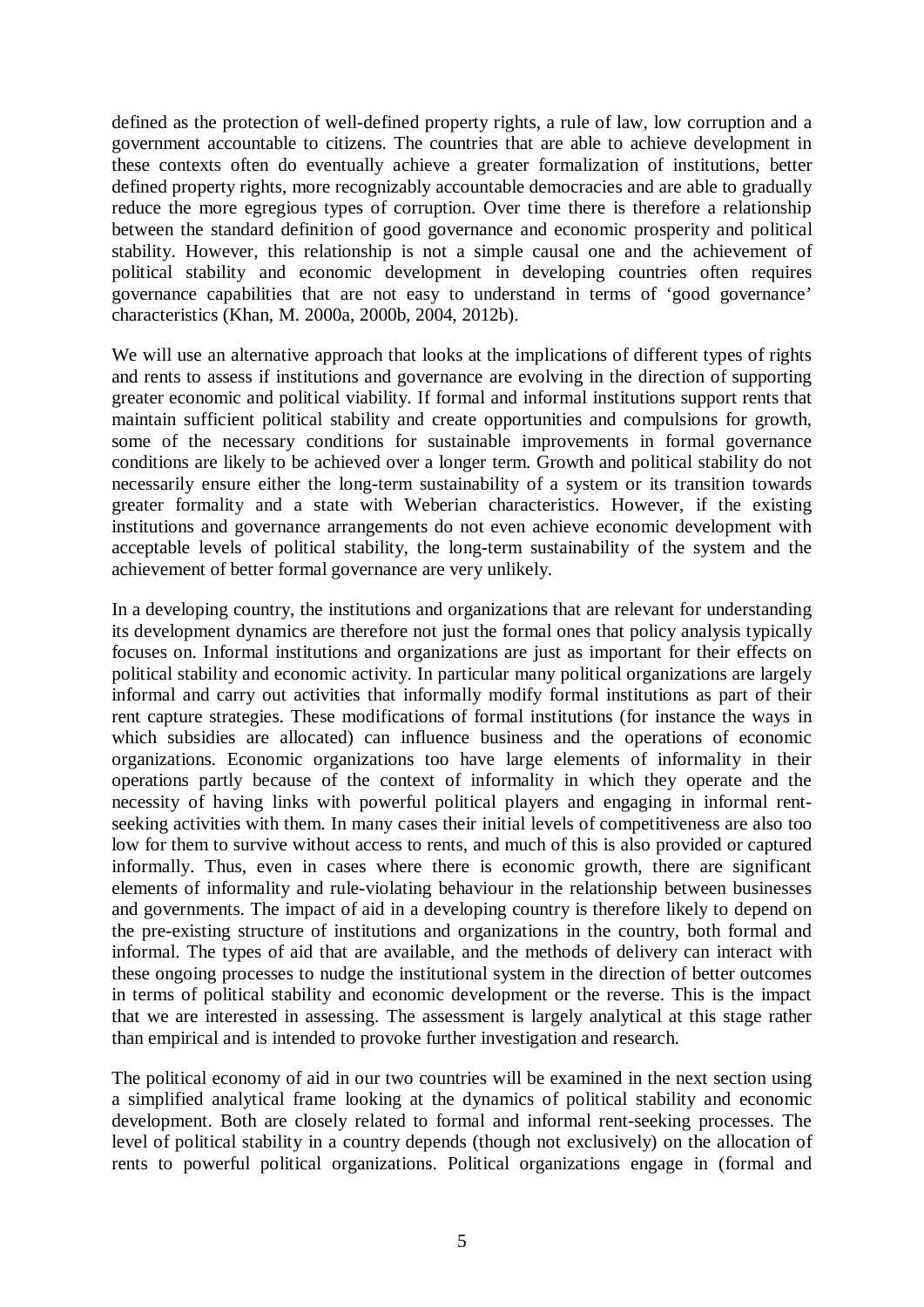informal) activities to gain access to different types of rents, which are in turn distributed within these organizations and to their supporters in line with the internal distribution of organizational power. The rents that political organizations can capture depend on their organizational power, and this depends on the rents they promise to allocate (formally and informally) to their supporters. The informal elements are important and include mechanisms like the preferential granting of contracts and jobs, or overlooking legal violations by supporters. Political organizations can use a variety of ideological, regional, ethnic or religious claims to define the group and its cohesiveness and success in collective action can depend on these non-economic motivations. Nevertheless, at the heart of many conflicts that are ostensibly ethnic, religious, regional or ideological there is often a dissatisfied but organizationally powerful group of organizers who feel their access to power and rents is less than is warranted. The strategies that excluded groups use to organize themselves and challenge others depend on the economic, political and social history of the country. A country that is on a steady growth path and where the structure of political competition allows the gradual inclusion of new groups is likely to have systemic stability even if its politics appears to be disorderly. On the other hand, a country where the ruling coalition uses a more aggressive strategy of suppressing new organizers and buying out some of their supporters with offers from above may appear to be more stable but may build up explosive pressures. This is likely to be particularly the case if the strategies of the ruling coalition are also damaging for economic growth, limiting the resources that are available for redistribution to powerful political organizations.

Developing countries are stable when excluded groups perceive a good chance of gaining access to rents commensurate with their organizational power. Organizational power can be demonstrated in ways that are relatively peaceful, such as public demonstrations or electoral conflicts. But if the groups competing for rents do not accept the distribution of rents that emerges because (in their opinion) it does not reflect the 'true' distribution of power; more disruptive or violent conflicts can break out to establish what their relative power really is. These contests can escalate (as in a Chicken Game) into serious disruptions and violence that can last a long time till the distribution of rents comes into line with a perception of the distribution of organizational power that is accepted by all parties as realistic. Unfortunately, this can involve long periods of conflict, particularly since conflict can itself change the relative power of contesting parties. Societies where challenges to the distribution of rents are incremental and new groups, entering the political fray are similar to the ones that are already the beneficiaries of rents, are more likely to make incremental compromises rapidly and smoothly. However, if excluded groups were excluded for a long time, their sudden mobilization can result in significant violence because very substantial changes in the distribution of rents have to be rapidly organized and no party has a good idea of the underlying distribution of power that is sustainable. In these contexts a long period of intense conflict can easily be the result (Khan, M. 2010). This is why democratic processes associated with political corruption and clientelist politics can be associated with stability in some contexts and sudden escalations of instability in others.

Rents and rent-seeking are also implicated in economic development. Economic organizations (like firms) are engaged in both formal and informal links with government and some of these links may be vital for their survival. Some business-government links may be necessary for protecting property rights and getting access to necessary resources in contexts where the formal rule of law, the protection of property rights and the formal policy framework supporting firms are weak. Some of this support may be essential for firms to develop their technical and organizational capabilities and therefore their competitiveness.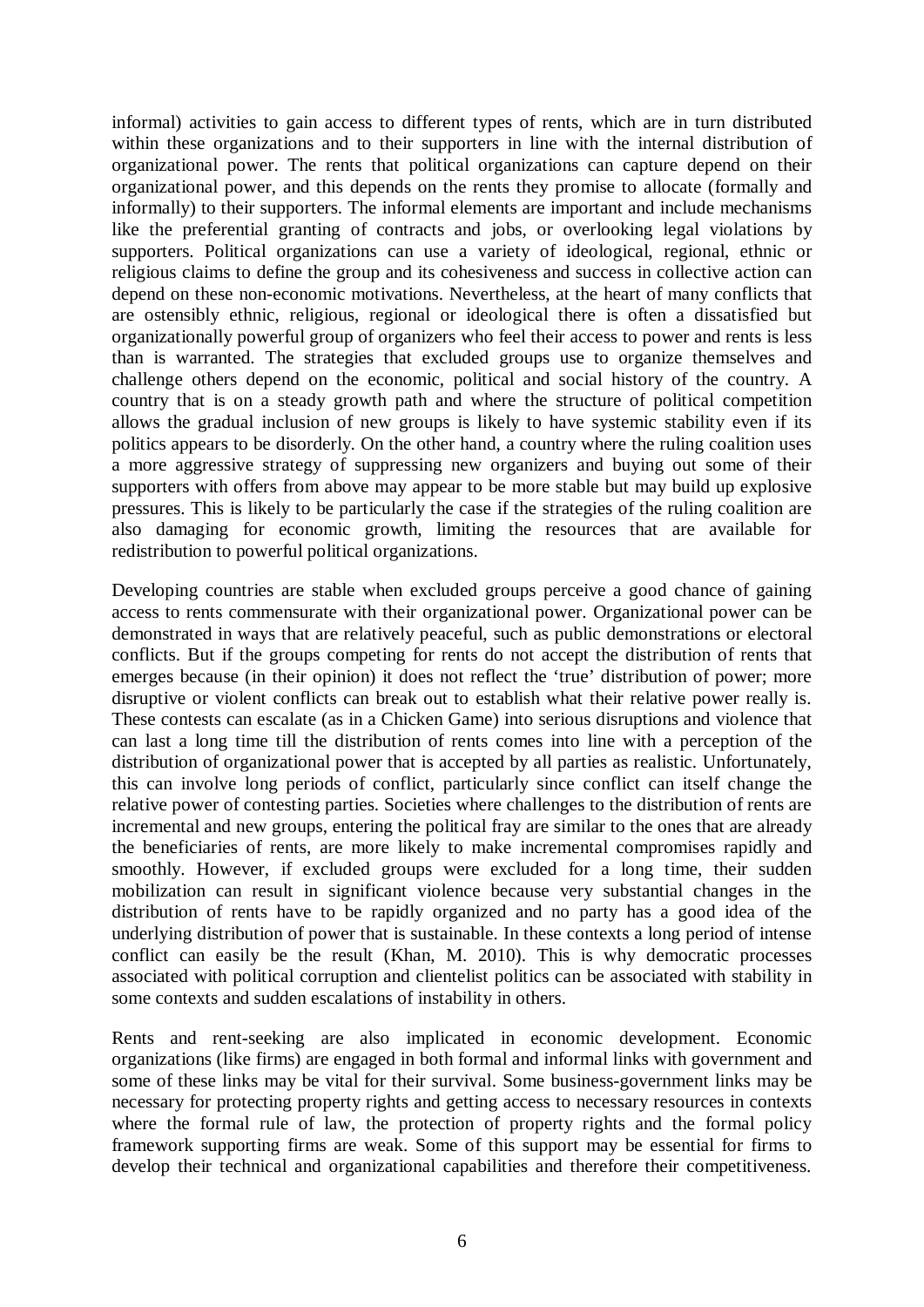Many firms in developing countries are initially not competitive because they lack the organizational know-how to organize production. Formal and informal rents with appropriate governance conditions can be very important to support the learning-by-doing necessary to develop these capabilities (Khan, M. 2012b). However, the business-government links can also end up protecting inefficiency and preventing competition, and in these cases the result could be economic stagnation and even decline. Here too, the configuration of economic and political organizations is important. A configuration of rents where firms can get selective short-term support to improve their competitiveness can have very dynamic effects. Here the rewards for politicians are the longer-term benefits of economic growth or their participation as individuals in productive profit opportunities. A configuration where firms enter into rentsharing arrangements with politicians who protect monopolies or help businesses skim public resources is likely to be associated with decline. Since aid is an additional source of rents, the effects of aid on governance have to be understood in the context of an interaction of aid with ongoing processes of economic and political rent allocation.

## **3 Aid to Bangladesh and Pakistan: historical trends**

Pakistan had a higher per capita income than Bangladesh in 1971, and the gap increased till the 1980s as a result of higher rates of economic growth in Pakistan. After 1990 the relative performance of the two countries changed and higher growth rates in Bangladesh began to steadily narrow the gap. This is shown in Figure 1. However, even in 2011, the per capita income of Pakistan was 14.2 per cent higher, measured in constant 2000 US dollars. Table 1 summarizes the economic growth in the two countries from the 1960s with India as a comparator. The reversal of Pakistan's fortunes relative to Bangladesh is even more marked relative to India. Pakistan was the fastest growing country in the Indian subcontinent till around 1990 but after that it has trailed both India and Bangladesh in terms of growth rates.



Figure 1: Trends in per capita incomes: Bangladesh and Pakistan

Note: Per capita incomes are in logs. Source: Based on data in World Bank (2013).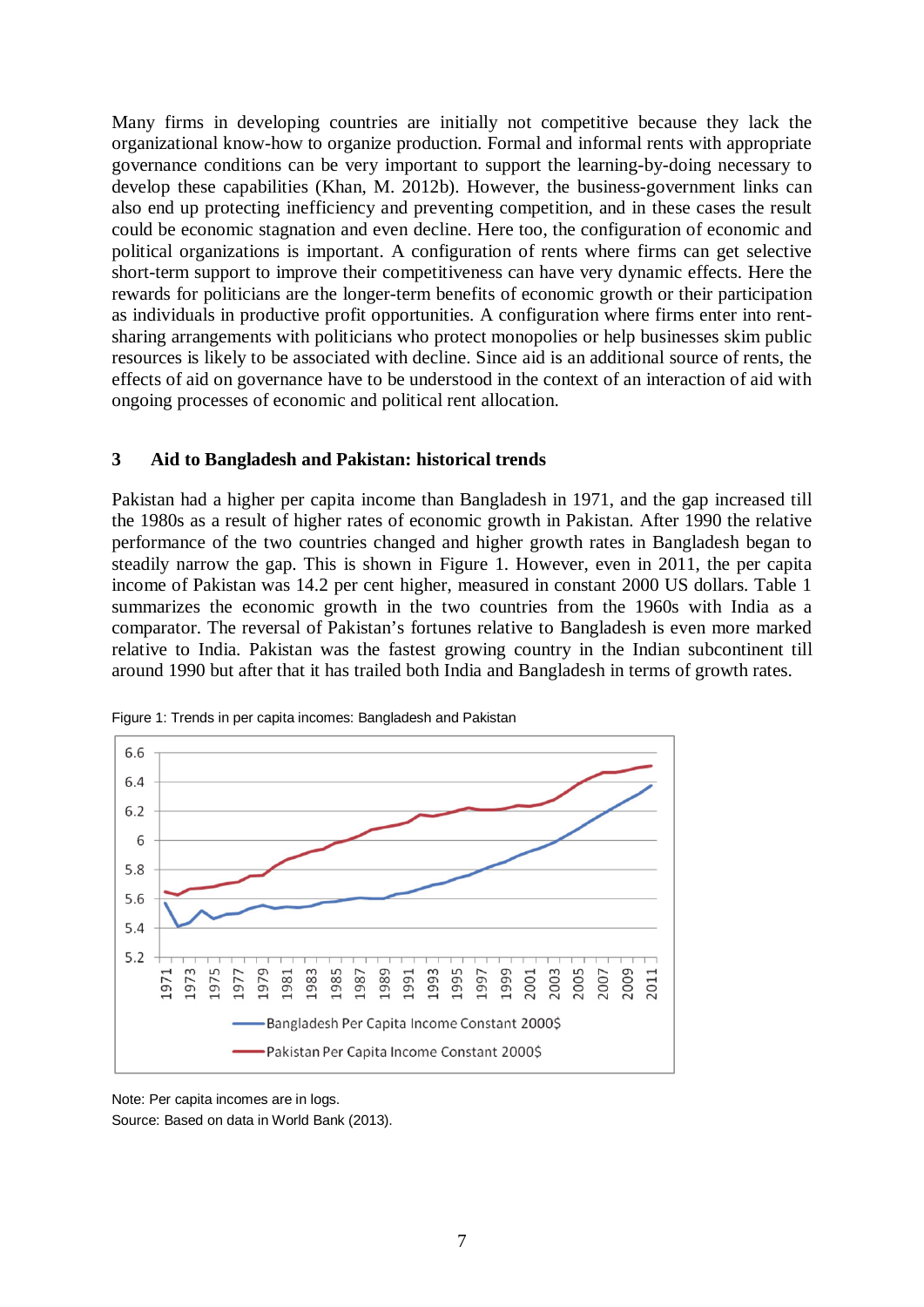| Growth rates % | India | Pakistan | Bangladesh |
|----------------|-------|----------|------------|
| <b>GDP</b>     |       |          |            |
| 1960-80        | 3.5   | 5.5      | 1.7        |
| 1980-90        | 5.6   | 6.1      | 3.6        |
| 1990-00        | 5.8   | 3.7      | 4.7        |
| 2000-05        | 6.7   | 4.9      | 5.3        |
| 2005-10        | 7.8   | 3.9      | 6.0        |
| Per capita GDP |       |          |            |
| 1960-80        | 1.2   | 2.6      | $-0.8$     |
| 1980-90        | 3.4   | 3.5      | 1.2        |
| 1990-00        | 4.0   | 1.2      | 2.6        |
| 2000-05        | 5.2   | 2.4      | 3.3        |
| 2005-10        | 6.4   | 2.1      | 4.9        |

Table 1: Growth in the Indian subcontinent, 1960–2010

Source: Based on data in World Bank (2013).

There are obviously many dimensions to this complex story of relative growth and development and a variety of factors contributed to these outcomes. The types of aid to the two countries are likely to have a relatively small explanatory significance if we look at them as discrete variables affecting significant changes in growth and development in large and complex economies. Our aim is rather to look for likely interactions between aid and broader economic and political economy factors driving growth in the two countries, with aid perhaps playing a bigger role in blocking or accelerating particular types of changes which are also likely to have had other important domestic and international factors driving them.

Table 2 and Table 3 show that in nominal terms aid to Bangladesh roughly doubled between the 1970s and the 2000s while in Pakistan it more than tripled. However, since their populations roughly doubled over this period, per capita aid to Bangladesh in nominal terms remained at around ten dollars at the end of the period as it had been at the beginning, while it increased by around 34 per cent in Pakistan. There is no simple correspondence between changes in the flows of aid to the two countries and the trends in their performance shown in Table 1. In the 1990s when Bangladesh's growth rate began to exceed that of Pakistan, total ODA (overseas development assistance) to Bangladesh declined by 4.3 per cent in nominal terms and grew by 8.3 per cent in Pakistan. In per capita terms, there was a decline in both countries but with a bigger percentage decline in Bangladesh. In constant dollars, in aggregate and in per capita terms, there was a decline in both countries but with a steeper percentage decline in Bangladesh. The contrast was even more striking in the 2000s, with per capita aid continuing to decline in Bangladesh in both nominal and real terms but with a significant increase in aggregate and per capita aid to Pakistan. Yet the gap in the growth rates of the two countries further increased after the 1990s.

|         | Average annual ODA<br>current dollars<br>(million) | Aid per capita<br>in current dollars | Average annual ODA<br>constant 2011 dollars<br>(million) | Aid per capita<br>in constant 2011<br>dollars |
|---------|----------------------------------------------------|--------------------------------------|----------------------------------------------------------|-----------------------------------------------|
| 1971-80 | 699.0                                              | 9.90                                 | 2422.2                                                   | 34.32                                         |
| 1981-90 | 1452.0                                             | 15.73                                | 3182.8                                                   | 34.49                                         |
| 1991-00 | 1390.2                                             | 11.83                                | 2101.5                                                   | 17.89                                         |
| 2000-10 | 1352.5                                             | 9.62                                 | 1643.5                                                   | 11.69                                         |

Table 2: Trends in total ODA to Bangladesh

Source: Based on data in OECD (2013). Per capita figures based on mid-decade population figures from World Bank (2013).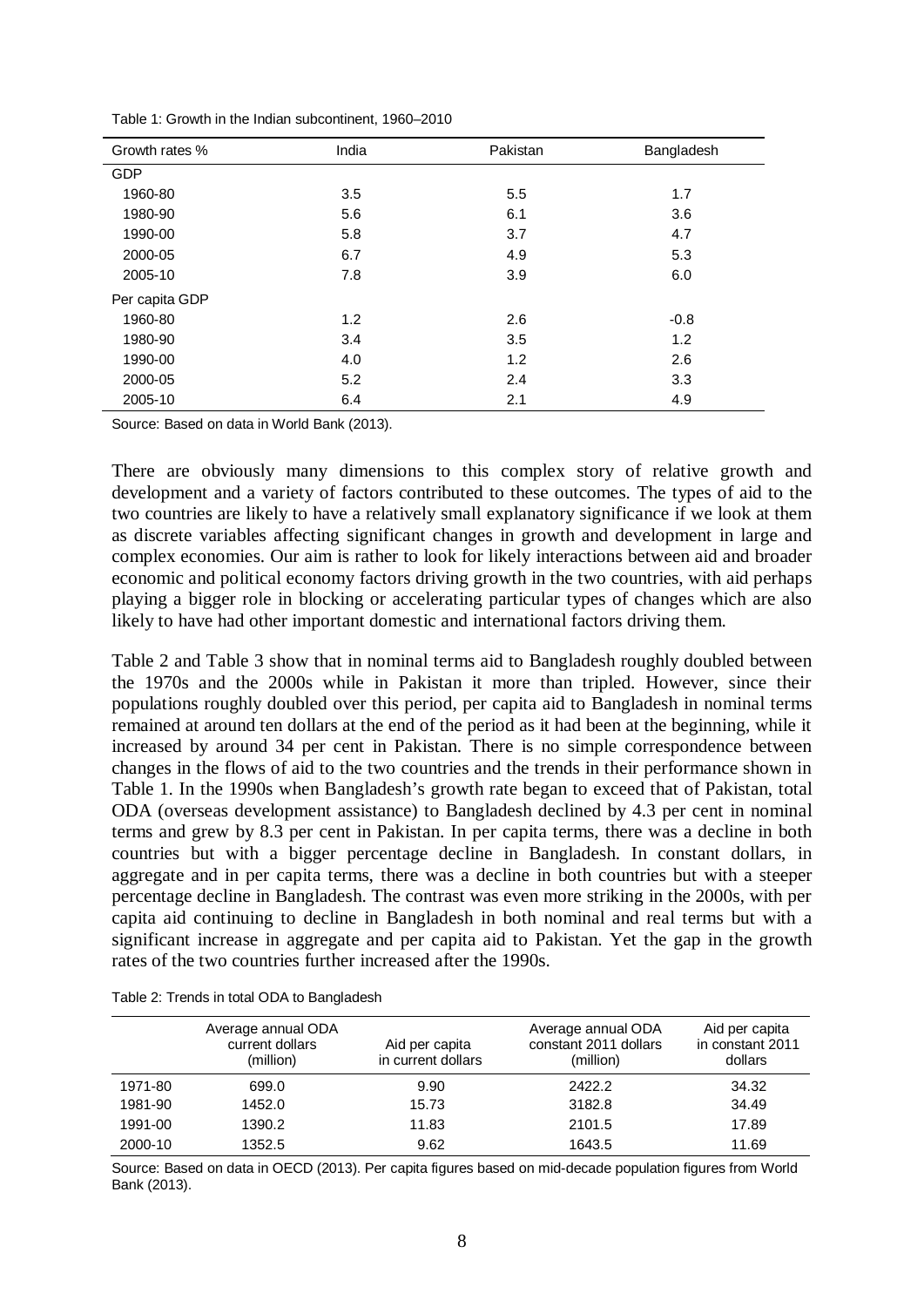#### Table 3: Trends in total ODA to Pakistan

|         | Average annual ODA<br>current dollars<br>(million) | Aid per capita<br>in current dollars | Average annual ODA<br>constant 2011 dollars<br>(million) | Aid per capita<br>in constant 2011<br>dollars |
|---------|----------------------------------------------------|--------------------------------------|----------------------------------------------------------|-----------------------------------------------|
| 1961-70 | 413.1                                              | 7.95                                 | 2719.3                                                   | 52.30                                         |
| 1971-80 | 640.1                                              | 9.35                                 | 2348.1                                                   | 34.29                                         |
| 1981-90 | 957.5                                              | 10.03                                | 2068.5                                                   | 21.67                                         |
| 1991-00 | 1037.2                                             | 8.14                                 | 1508.2                                                   | 11.84                                         |
| 2000-10 | 1995.7                                             | 12.58                                | 2400.8                                                   | 15.13                                         |

Source: Based on data in OECD (2013). Per capita figures based on mid-decade population figures from World Bank (2013).

#### Table 4: Aid to Bangladesh, 1971-2010

Millions of current US\$ (percentages are shares of a component in that year)

| Fiscal years | Food aid | Commodity aid | Project aid | Average annual aid |
|--------------|----------|---------------|-------------|--------------------|
| 1971-80      | 2090     | 2768          | 1749        | 660.7              |
|              | (32%)    | (42%)         | (26%)       |                    |
| 1981-90      | 2346     | 4435          | 7340        | 1412.1             |
|              | (17%)    | (31%)         | (52%)       |                    |
| 1991-2000    | 1537     | 3169          | 10911       | 1561.7             |
|              | (10%)    | (20%)         | (70%)       |                    |
| 2001-10      | 613      | 536           | 15104       | 1625.3             |
|              | (3%)     | (3%)          | (94%)       |                    |
| Total        | 6586     | 10908         | 35104       | 1315.0             |

\*Note there are small discrepancies in the figures for total aid disbursed in the data of the GoB and the OECD, GoB figures being slightly higher.

Source: GoB (2011: Based on Tables 1 and 2).

#### Table 5: Bangladesh: average annual grants versus loans, 1971–2010 Millions of US\$ (percentages refer to share of that component in that year)

| Fiscal years |       | Grants |        | Loans | Total aid |
|--------------|-------|--------|--------|-------|-----------|
| 1971-80      | 336.0 | (51%)  | 324.7  | (49%) | 660.7     |
| 1981-90      | 674.2 | (48%)  | 737.9  | (52%) | 1412.1    |
| 1991-2000    | 737.9 | (47%)  | 823.8  | (53%) | 1561.7    |
| 2001-10      | 512.2 | (32%)  | 1113.1 | (68%) | 1625.3    |
| Total        | 565.1 | (43%)  | 749.9  | (57%) | 1315.0    |

Source: GoB ( 2011: Table 3).

Table 4 shows the changes in the composition of aid to Bangladesh from 1971 to 2010. In 1971 the war-ravaged nation was dependent on food and commodity aid that constituted 74 per cent of total aid in the 1970s. By the 2000s, food and commodity aid had declined to six per cent of the total, with project aid increasing to 94 per cent. Bangladesh does not get direct budget support. As a share of GDP, aid to Bangladesh declined from around 10 per cent of GDP in the early years to around 1.5 per cent by 2010.

In one respect, however, Bangladesh remains an aid dependent country as almost half of public investment continues to be financed by aid. The Annual Development Programme or ADP finances public infrastructure and developmental projects. The investment component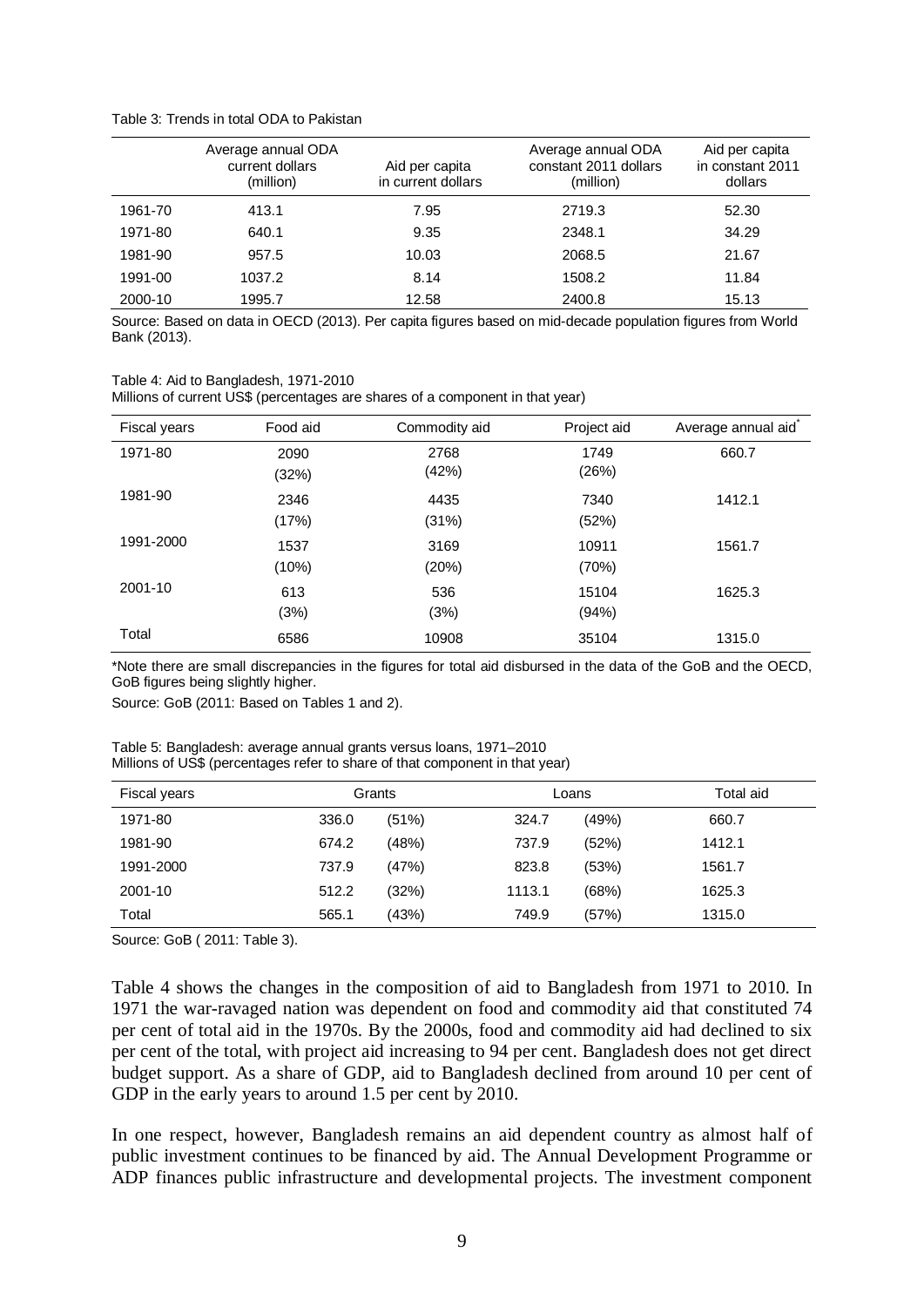of the ADP that actually gets implemented accounts for around 80 per cent of public investment in most years (the rest comes from capital expenditure financed through the revenue budget and investments by public sector companies). In the early years, aid disbursements covered all of the ADP (Sobhan 1990; Sobhan and Islam 1990). By 2000 disbursed aid still accounted for 46.8 per cent of the ADP (Obaydullah 2007: 181). This share did not reduce significantly in the 2010s. However, as Bangladesh became less poor over time, the share of grants in total aid declined and more of the aid was in the form of loans on concessionary terms. Table 5 shows that the share of loans in total aid increased from less than half of all aid in the 1970s to almost 70 per cent by the 2000s.

| Donors                   | Grants | Loans       | Total  | Share (%)      |
|--------------------------|--------|-------------|--------|----------------|
| <b>World Bank</b>        | 269    | 11,664      | 11,933 | 22.69          |
| Asian Devt Bank          | 70     | 8,114       | 8,184  | 15.56          |
| Japan                    | 3,308  | 3,753       | 7,061  | 13.42          |
| <b>USA</b>               | 2,787  | 763         | 3,550  | 6.75           |
| UN (except UNICEF)       | 2,744  | 20          | 2,764  | 5.25           |
| Canada                   | 2,087  | 16          | 2,103  | $\overline{4}$ |
| United Kingdom           | 1,973  | 89          | 2,062  | 3.92           |
| Germany                  | 1,436  | 268         | 1,704  | 3.24           |
| European Union           | 1,534  | 48          | 1,582  | 3.01           |
| Netherlands              | 1,078  | 71          | 1,149  | 2.18           |
| Saudi Arabia             | 587    | 315         | 902    | 1.71           |
| <b>UNICEF</b>            | 907    | $\mathbf 0$ | 907    | 1.72           |
| Sweden                   | 794    | 24          | 818    | 1.57           |
| Denmark                  | 805    | 68          | 873    | 1.66           |
| Norway                   | 709    | 6           | 715    | 1.34           |
| France                   | 325    | 256         | 581    | 1.1            |
| <b>Islamic Devt Bank</b> | 22     | 504         | 526    | 1              |
| India                    | 206    | 235         | 441    | 0.85           |
| Australia                | 388    | 49          | 437    | 0.83           |
| Russia                   | 35     | 359         | 394    | 0.76           |
| Others                   | 538    | 3,374       | 3,912  | 7.44           |
| Total                    | 22,602 | 29,996      | 52,598 | 100            |

Table 6: Sources of aid to Bangladesh, 1971–2010 (millions of US\$)

Source: GoB (2011: Table 4).

Finally, Table 6 shows where the roughly US\$50 billion in aid (in current dollars) to Bangladesh has come from over the period from 1971 to 2010. The sources have a significance that will be discussed later in the context of a contrast with Pakistan. Multilateral loans from the World Bank, the Asian Development Bank and the Islamic Development Bank accounted for around 40 per cent of aid to Bangladesh. Of the bilateral donors, Japan was the biggest, accounting for 13.4 per cent of the total. The US followed with around half the share of Japan. The share of the US declined further in the 2000s, accounting for less than 2 per cent of total aid to Bangladesh while the UK became the biggest bilateral donor in 2004, followed by Japan (Khan, S. n.d.: Table 1). In contrast, we will see that US aid played a much more significant role in Pakistan.

At its birth in 1971 at the end of a violent conflict, the Bangladeshi state had weak implementation capabilities. From 1971 to 1975 there was considerable political instability as the first government led by Sheikh Mujib struggled to impose order on the turbulent polity. The economic experiment of 'socialism' based on large-scale nationalizations led to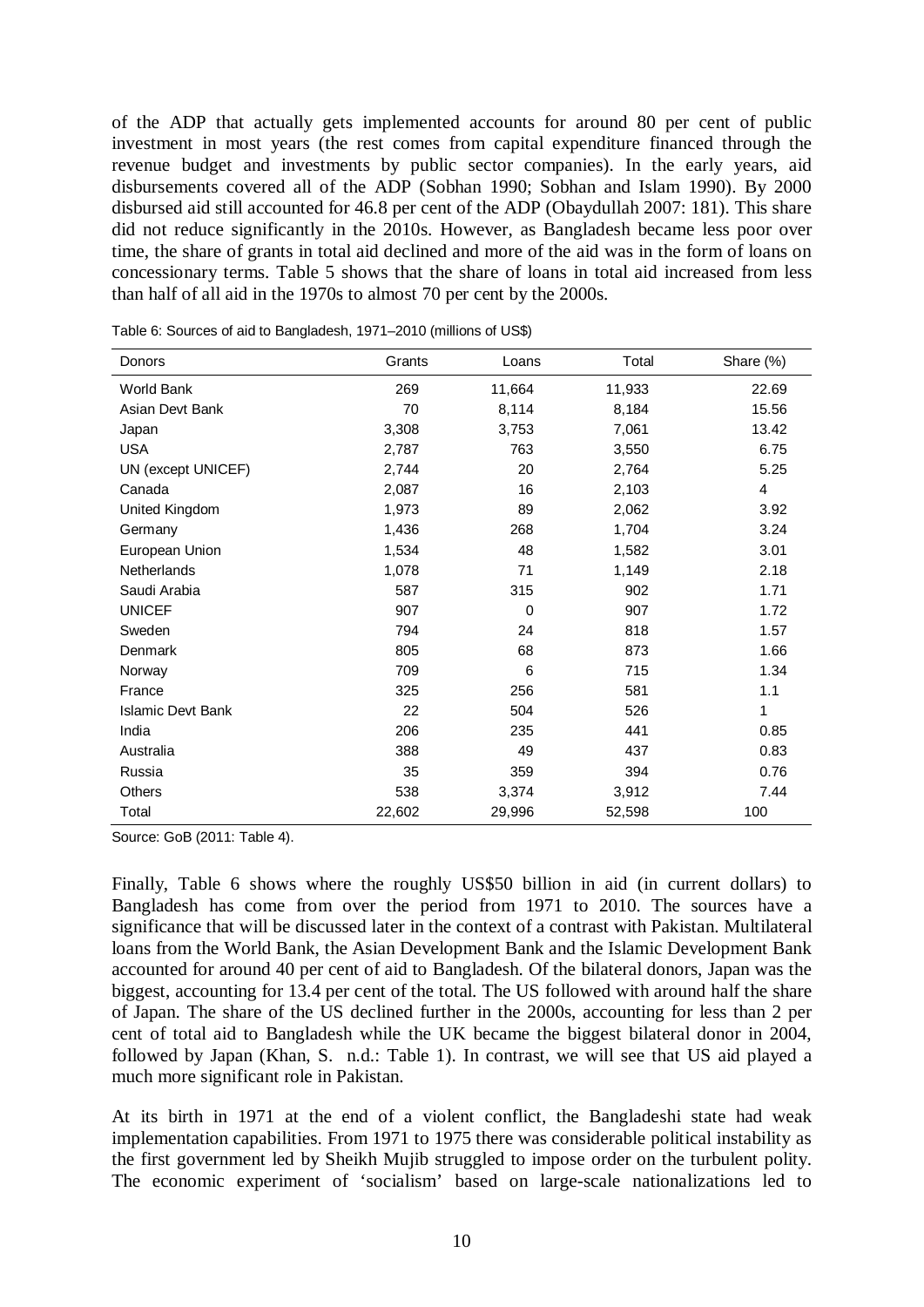economic collapse as assets and resources were captured by party men of the ruling Awami League, and the disorder culminated in the imposition of one-party rule in 1974. This attempt to curtail democratic rights and a famine around the same time that led to hundreds of thousands of deaths virtually destroyed the legitimacy of the government. In August 1975 Mujib and most of his family were assassinated and the military took over. After a period of uncertainty General Zia-ur-Rahman, a popular freedom fighter, became president in 1977. Zia initiated moves towards what I have elsewhere described as 'authoritarian clientelism', a system of controlled democracy that re-introduced multi-party competition (Khan, M. 2012a). Parties were allowed to compete and individual politicians and parties were encouraged to join the ruling coalition but the implicit rule was that the top position could not be challenged. Zia's period saw an economic turnaround and the emergence of the garment industry that was soon to transform Bangladeshi manufacturing. But Zia too was assassinated in 1981 and he was followed by the less popular General Ershad. He maintained the same political strategy but faced increasing challenges from opposition parties who wanted him to step down. Ershad was forced out in 1990 and since then there has been a competitive democracy with power alternating between the Bangladesh Nationalist Party (BNP) set up by Zia and the Awami League. However, democracy has been vulnerable with occasional crises when parties failed to agree about how to conduct elections.

The political and institutional weaknesses in Bangladesh meant that aid delivery through state organizations was subject to implementation problems and leakages. By the 1980s, NGOs began to be celebrated as a distinctive aid delivery model. They were promoted not simply on the grounds of their comparative advantage in the logistics of some types of aid delivery but also because it was claimed they had governance advantages in representing and empowering the poor (White 1999). These ideas fitted in with the ideological turn in favour of liberalization and against state provision in the 1980s in international policy circles. Some Bangladeshi NGOs such as BRAC did indeed achieve good results in aid delivery, particularly to women and in remote areas. The share of aid channelled through NGOs has continued to grow. In 1990-91 10.5 per cent of total aid went through NGOs, and this grew to around 30 per cent of the total by 2005 (World Bank 2006: Table 3.1). These figures include the indirect receipts of NGOs as the government also purchases services from NGOs using aid funds. However, doubts were expressed in Bangladesh from the outset about the sufficiency of the NGO model of aid delivery. This included a concern about the extent to which NGOs actually represented 'civil society' as opposed to pursuing their own economic and political agendas (White 1999; Stiles 2002; World Bank 2006). Equivalent consolidated figures for the share of aid going through Pakistani NGOs are not easily available. This is partly because of the federal structure and partly because data from many donors are not easily available. The share of aid going through NGOs may be comparable to Bangladesh, but there are important differences in the structure of Pakistani NGOs. There are few large and well-organized Pakistani NGOs like BRAC, ASA or the Grameen Bank (which is a bank but with many characteristics of an NGO). Pakistani NGOs are relatively small and much of USAID spending in Pakistan in the 2000s, for instance, was routed through international (primarily US) NGOs (Cheema, U. 2009).

The 1990s saw further important shifts in the analytical ideas informing aid delivery at the global policy level. 'Good governance' began to emerge as an important set of conditions required for developmental outcomes (Hermes and Lensink 2001; Khan, M. 2004, 2007). The role of the state was no longer to intervene to correct market failures, but rather to ensure efficient markets through 'good governance'. Interventionist states were likely to result in adverse outcomes in most developing countries. The good governance state therefore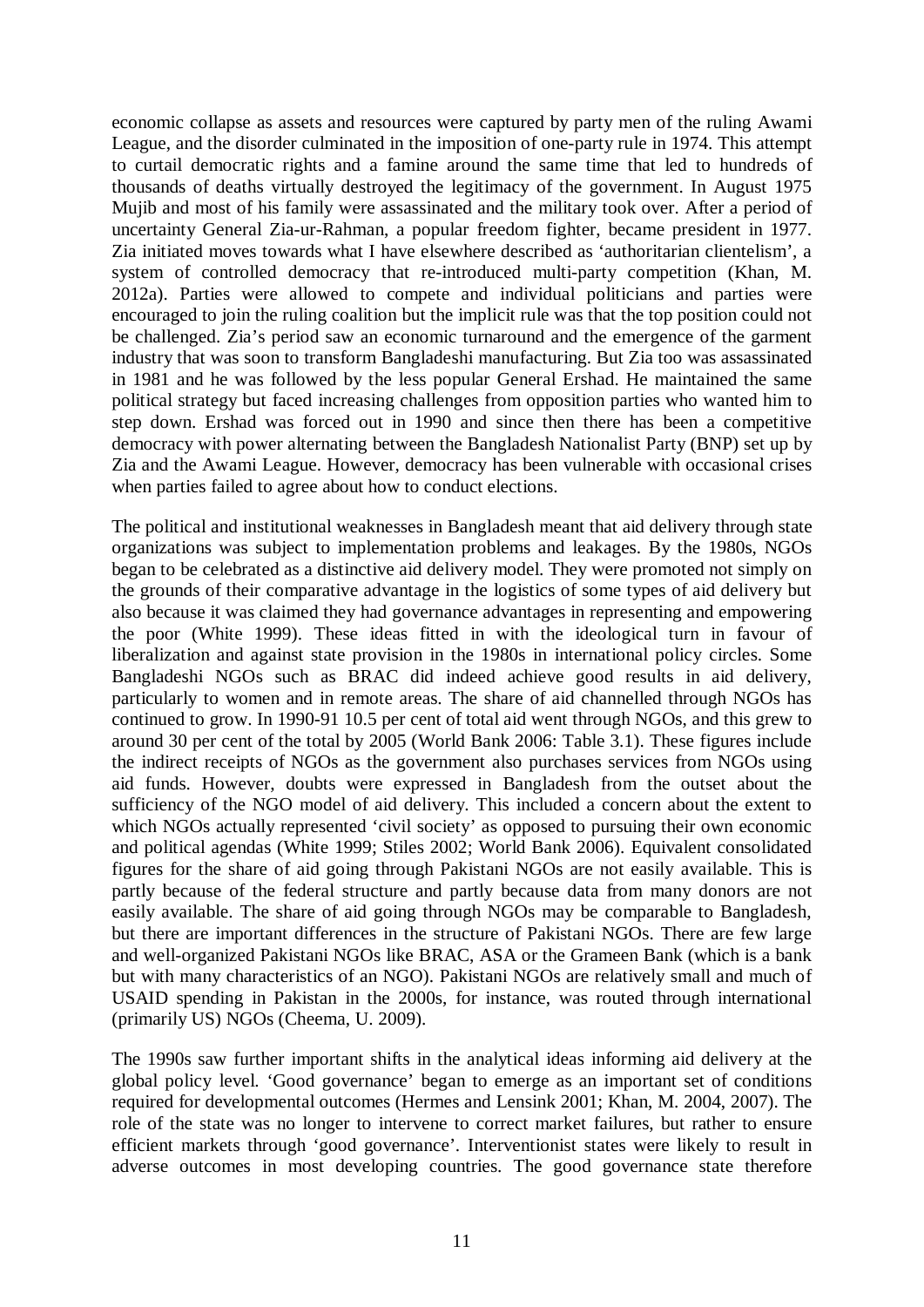concentrates on enforcing the conditions for markets to be efficient, such as enforcing property rights, a rule of law and low corruption. By the end of the 1990s these conditions had become an important component of World Bank lending to Bangladesh, and other multilateral and bilateral donors began to follow this lead (Parnini 2009). From 2003 Bangladesh was encouraged to claim 'ownership' of good governance priorities in the Poverty Reduction Strategy Papers that provided a framework for coordinating aid (GoB 2003, 2005, 2009). As in Bangladesh, the donor consensus in Pakistan also swung to a focus on good governance and economic liberalization, with a similar focus on Poverty Reduction Strategy Papers (Anwar, T. 2002; GoP 2003, 2010).

Bangladesh's growth accelerated in the 1980s and further in the 1990s, but not because it made any progress in terms of indicators of good governance. Indeed on some of these indicators it actually retrogressed. This resulted in the World Bank describing the relationship between governance and growth in Bangladesh as a 'paradox' or a 'conundrum' (World Bank 2007). An extensive literature has also evaluated aid in Bangladesh in terms of its impact on growth and poverty through the lens of standard economic variables like domestic savings. The general conclusion of much of this literature is that aid has had a limited or negative effect on long-term growth. One econometric study found that aid had a negative long-term effect on domestic savings between 1973 and 1998 (Razzaque and Ahmed 2000). In another study, the effect of aid on growth is marginal over 1973-99 because the positive effect of loans (which typically finance investment) is diluted by the consumption-enhancing effects of grants (Quazi 2005). In a similar vein, another study found that over 1972-88 foreign resources made no significant contribution to growth but loans were more effective than grants (Islam 1992). These studies are paradoxical in their own way because they suggest that economic performance may have been just as good or even better if Bangladesh had received no aid.

The implicit conclusion may not be plausible for a number of reasons. First, relationships that hold for small variations in aid may not hold for big changes. If the evidence suggests that a 5 per cent fall in aid is offset by an x% rise in domestic savings (where x may even be more than five) it does not follow that a 100 per cent fall in aid would be offset by a 20x% rise in domestic savings. Such significant offsetting effects are likely to require major institutional and political changes. A serious disruption of aid would indeed create institutional and political shocks but the outcomes of these shocks are unpredictable and may well result in institutional and political responses that are damaging rather than supportive of developmental outcomes. Second, the econometric identification of the effect of aid works by testing a fixed structure of lagged effects of aid in time series data. This approach may fail to identify the actual contribution of aid if the effects have a changing lag and intensity because the types of aid and policies are themselves changing over time. It may be more useful to examine plausible political economy links between aid, governance and economic performance that may not be 'testable' using econometric approaches but may be suggestive enough to support deeper empirical investigation.

The configuration of aid flows to Pakistan displays some significant differences compared to Bangladesh. Four critical characteristics stand out in the data and can be summarized as follows. First, aid from the United States has been a significant part of the overall aid received by Pakistan. Second, military aid has been a significant component of overall US aid to Pakistan. Third, the volume of US economic aid has been strongly correlated with the volume of US military aid. And finally, military aid has fluctuated enormously with changing US perceptions about the geopolitical significance of Pakistan. While there are other donors in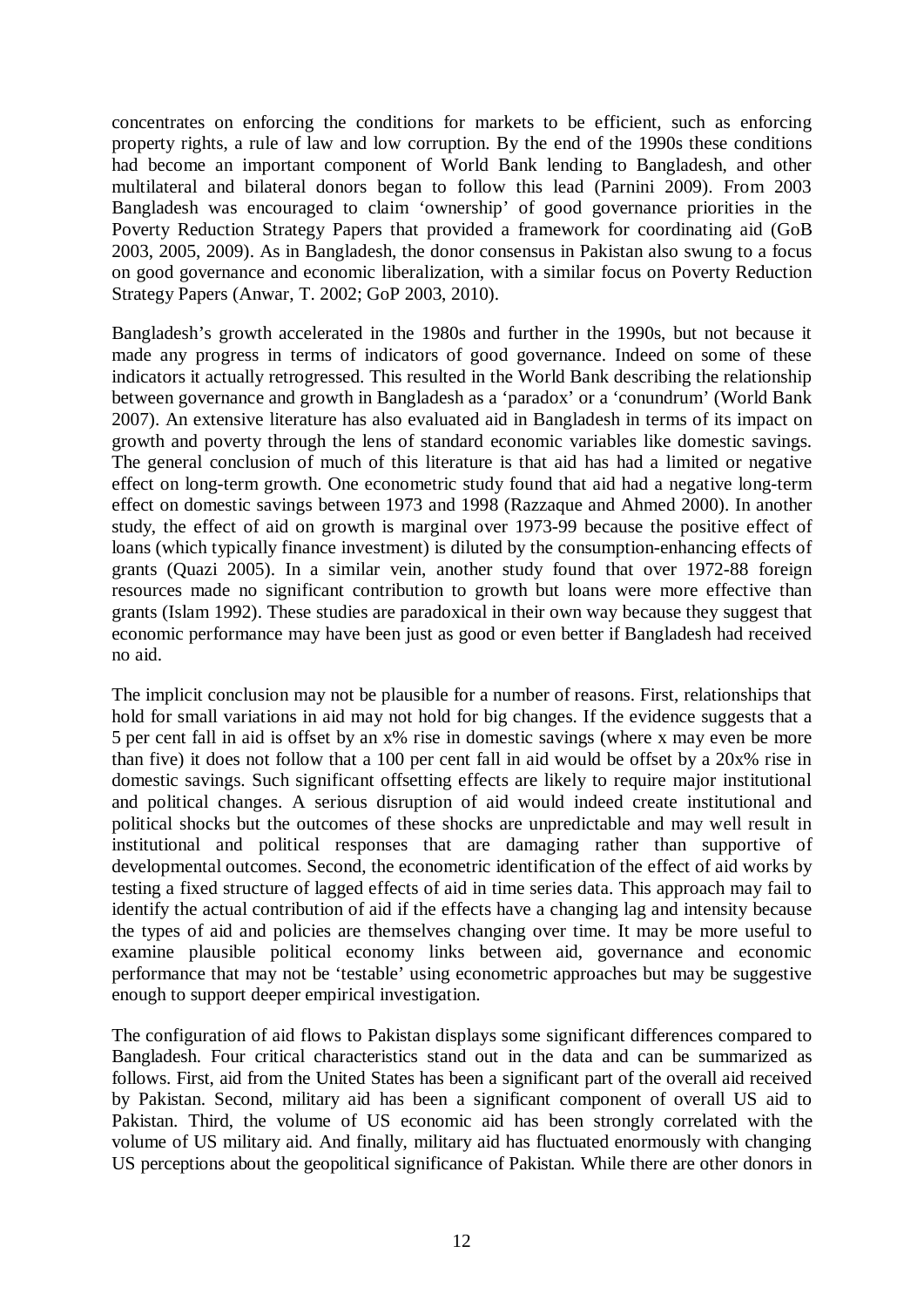Pakistan, given the leadership role of the US in global geopolitical decisions, US strategies are very likely to influence the strategies of other major donors in Pakistan. While there is always some amount of coordination across donors in a country, for a country that has a strategic position for the sole superpower, the formal and informal coordination of aid conditions is likely to be stronger than is usually the case. Taken together, these characteristics of the Pakistan aid package have meant that aid flows have fluctuated significantly over time and economic flows have been significant in periods when military flows have also been high. The variability of overall aid flows and the dominance of strategic and military considerations are significant features of aid to Pakistan and distinguish it from Bangladesh. In the next section we will examine the significance of this characteristic of aid to Pakistan.

Table 7 shows that from 1971 to 2010, Pakistan too received around US\$50 billion in net disbursed ODA in current dollars. The share of the USA in this was almost 20 per cent overall. In the 1960s the share of the USA was almost 70 per cent and in the 2000s almost 23 per cent. This compares with less than 7 per cent of aid to Bangladesh coming from the USA over 1971- 2010 (Table 6) and less than 2 per cent in the 2000s. For Pakistan, the important position of the USA matters because the changing security concerns of the latter can result in very significant swings in aid flows, which in turn affect the types of aid received and the conditions attached. Changes in US aid to Pakistan have sometimes been offset by other sources but have always resulted in changes in the types of aid coming in. In the 1970s when US aid to Pakistan significantly declined, compensating flows from other sources actually resulted in an increase in overall aid flows. In the 1980s the growth of US aid to Pakistan was associated with an even larger growth in overall aid flows to Pakistan. The almost total suspension of US aid in the 1990s resulted in a virtual standstill in total aid flows, while the steep increase in US aid in the 2000s was associated with a virtual doubling of overall aid flows.

|         | Annual average net<br><b>ODA</b> disbursements | % change on<br>previous period |       | Disbursements from USA<br>(% share) | % Change on<br>previous period |
|---------|------------------------------------------------|--------------------------------|-------|-------------------------------------|--------------------------------|
| 1961-70 | 413.1                                          |                                | 277.0 | $(67.1\%)$                          |                                |
| 1971-80 | 640.1                                          | $+54.9$                        | 110.6 | (17.3%)                             | $-60.1$                        |
| 1981-90 | 957.5                                          | +49.6                          | 154.7 | (16.2%)                             | $+39.9$                        |
| 1991-00 | 1037.2                                         | $+8.3$                         | 1.8   | $(0.2\%)$                           | $-98.9$                        |
| 2001-10 | 1995.7                                         | $+92.4$                        | 455.9 | (22.8%)                             | +25669.4                       |

Table 7: Net ODA disbursements to Pakistan, 1961-2010 (million current dollars)

Source: Based on data in OECD (2013)

Table 8: Average annual US aid by category to Pakistan, 1948–2010 (millions of dollars at constant 2009 prices)

| Year    | Economic assistance | Military assistance | <b>Total Aid</b> | Percentage military |
|---------|---------------------|---------------------|------------------|---------------------|
| 1951-60 | 788.7               | 292.0               | 1080.7           | 27.0                |
| 1961-70 | 1458.4              | 142.9               | 1601.3           | 8.9                 |
| 1971-80 | 432.3               | 0.9                 | 433.2            | 0.2                 |
| 1981-90 | 537.4               | 380.2               | 917.6            | 41.4                |
| 1991-00 | 60.7                | 0.7                 | 61.4             | 1.2                 |
| 2001-10 | 765.3               | 1313.1              | 2078.5           | 63.2                |

Note: \* Excluding covert military assistance.

Source: Based on Elhai (2011).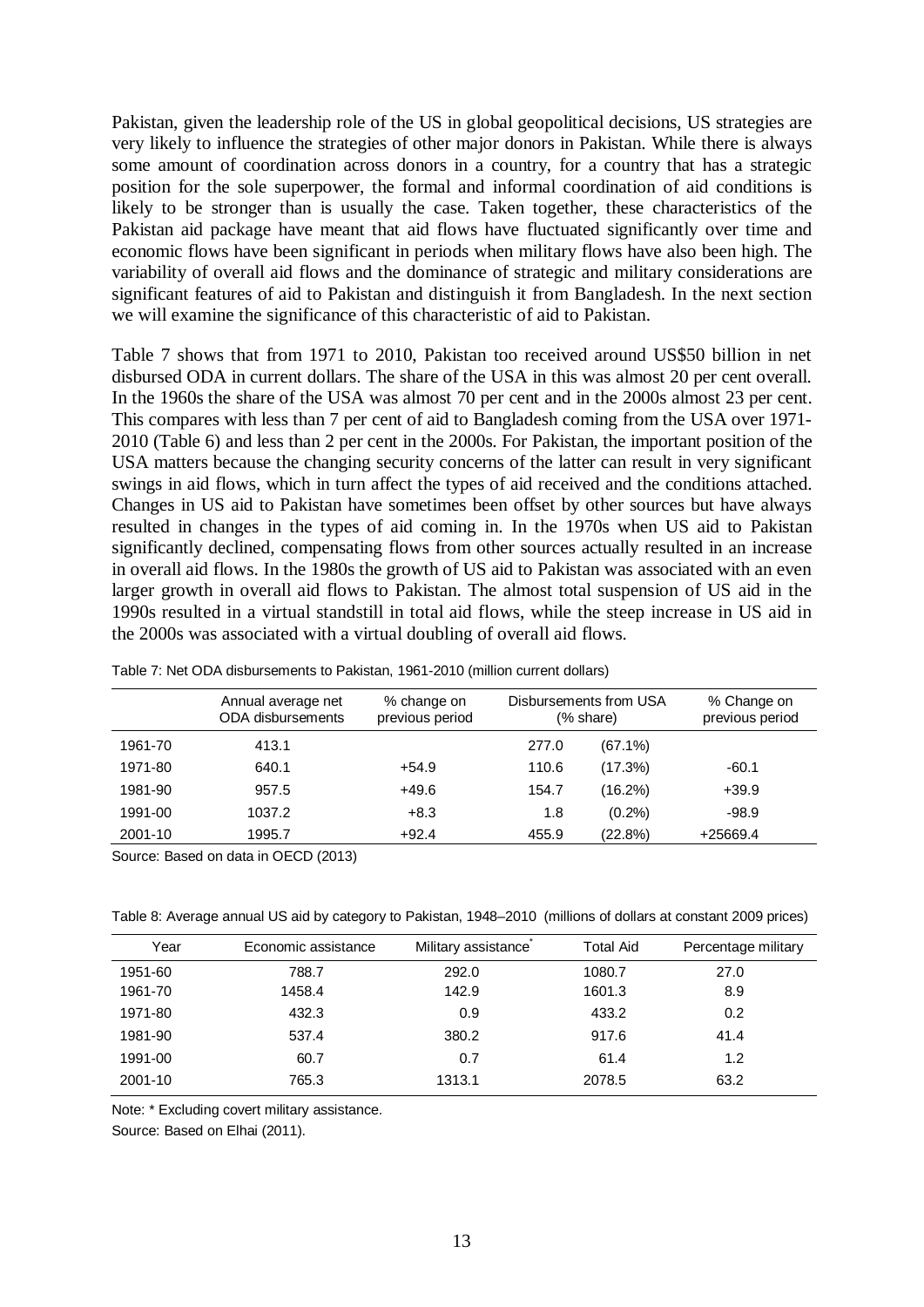Table 8 shows that the composition of US aid also varied quite significantly across different periods, with the share of military aid rising significantly in periods of increased aid. This simply reflects the fact that US aid to Pakistan has been primarily driven by US security concerns in the region. This is also shown graphically in Figure 2. Military aid was very high in the 1950s when Pakistan became a member of SEATO (the South East Asia Treaty Organization) and CENTO (the Central Treaty Organization) and was a key US ally in the Cold War. Economic aid was also very high in this period, and played an important role in supporting the high rates of economic growth that Pakistan achieved in the 1950s and up to the mid 1960s. The first major decline happened in the mid-1960s when military aid was terminated after Pakistan went to war with India in 1965. US military aid to Pakistan remained negligible throughout the 1970s. Economic aid followed the decline in military aid and kept falling after the 1971 war with India that resulted in the birth of Bangladesh. After the loss of East Pakistan in 1971, Bhutto became prime minister of what remained of Pakistan. His economic strategies of nationalization and populism were in any case unlikely to be supported by economic assistance from the USA. In 1977 Bhutto was overthrown in a military coup led by General Zia-ul-Haq and Bhutto was executed in 1979.



Figure 2: US economic and military aid to Pakistan, 1950–2010

Source: Author's computation based on Elhai (2011).

By an unfortunate coincidence the military takeover in Pakistan coincided with the Soviet invasion of Afghanistan in 1979. Pakistan became a frontline state for the USA in its confrontation with the Soviets. US military aid shot up in the 1980s, as did economic aid. Thus, the return to military rule coincided not only with a steep increase in US aid, but also a steep increase in military aid and an unknown increase in covert military aid. Pakistan played a critical role in the defeat of the Soviets in 1988 and the Soviet Union itself underwent fundamental transformation in 1989. With the fall of the Soviet Union, Pakistan's importance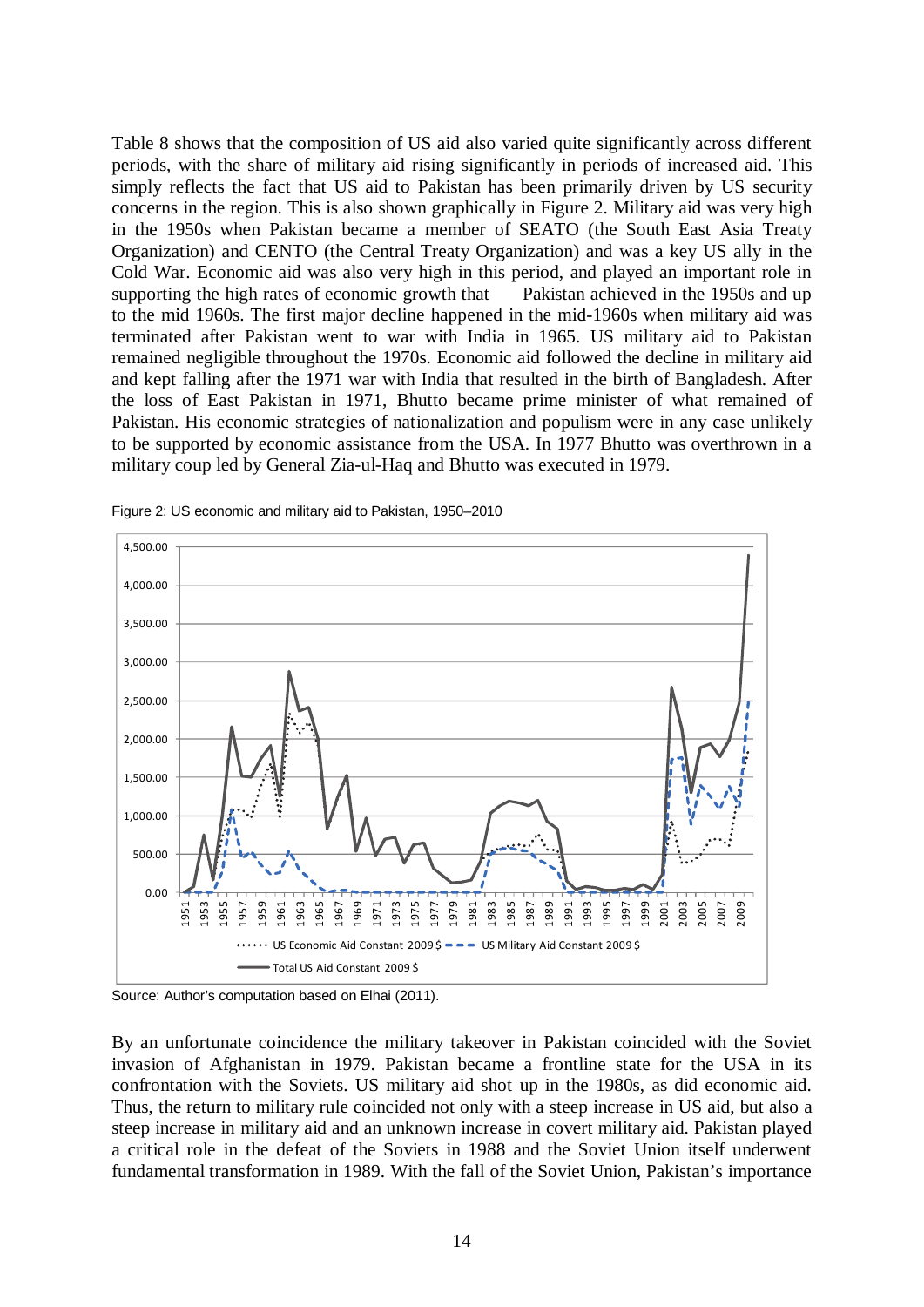for US regional strategy also collapsed. In 1988 General Zia died in a somewhat mysterious air crash and was succeeded by the elected government of Benazir Bhutto, daughter of the Bhutto he had executed. Throughout the 1980s while the Afghan campaign was going on, the USA knew that Pakistan had a nuclear programme. Indeed in 1985 Congress passed the Pressler Amendment that made economic and military aid to Pakistan conditional on an annual presidential certification that Pakistan did not possess a nuclear weapon and that US aid would 'significantly reduce' the risk of Pakistan acquiring one. The required annual certification was dutifully provided by US presidents throughout the Afghan war. However, when the war ended in 1989 President George H.W. Bush decided he could no longer provide the requisite certification (ICG 2012: 2-3). Military and economic aid to Pakistan dropped precipitately with a corresponding decline in the trust the Pakistani establishment reposed in the USA.

The 1990s were a period of weak civilian governments marked by intense internal political conflicts and the lowest growth rates in Pakistan's history (Table 1). US economic aid was close to zero through this period, but aid from multilateral agencies and other bilateral donors kept overall levels of aid stable in nominal terms (Table 7). However, as we saw earlier, aid was increasingly linked to good governance goals at this time. The decade ended with another crisis as Pakistan responded to Indian nuclear tests in 1998 with its own nuclear tests and became a nuclear armed country. Economic sanctions followed and Pakistan's isolation increased further with the military coup that brought General Musharraf to power in 1999. However, by another fateful coincidence, September 11th (2001) resulted in another dramatic change as Pakistan once again became a frontline state for the US just after a military takeover within the country. All other concerns were shelved and US military aid shot up again, followed by a rise in economic aid, and this time military aid actually outstripped economic aid. Musharraf stayed in power till 2007 when he was brought down by a movement for the restoration of democracy. While Pakistan enjoyed a small increase in aid in nominal terms in the 1990s and a more significant increase in the 2000s, the aid in the two periods was driven by very different factors. In the 1990s aid to Pakistan primarily came from non-US multilateral sources with a focus on lending for liberalization and improvements in 'good governance'. The increase in aid in the 2000s was driven by US security concerns in Afghanistan and the aid came with a significant military component (Zaidi 2011).

The understandable Pakistani perception that the US was only interested in pursuing its own security interests was, of course, ultimately damaging for US influence in Pakistan. By the late 2000s, and particularly after the restoration of democracy in 2007, the US was engaged in a significant re-evaluation of its aid mix largely because aid was failing to buy the support of the Pakistani people. In 2009 the Kerry-Lugar-Berman bill, also known as the Enhanced Partnership with Pakistan Act, authorized a tripling of civilian aid to Pakistan to US\$7.5 billion over five years. It was also decided to help strengthen government by channelling more of the aid through government institutions rather than (largely international) NGOs. However, the proposed expansion of civilian aid did not take place. The political relationship between Pakistan and the USA deteriorated significantly after the 2 May 2011 US raid that targeted Osama bin Laden in Abbottabad and the NATO airstrikes in November that killed 24 Pakistani soldiers (ICG 2012). Security concerns, Pakistani reluctance to authorize projects involving international NGOs and the weakness of government institutions in delivering aid meant that the proposed increase in civilian aid was not achieved. At the same time stricter conditions were imposed on military aid after the embarrassment to both sides following the Abbottabad incident.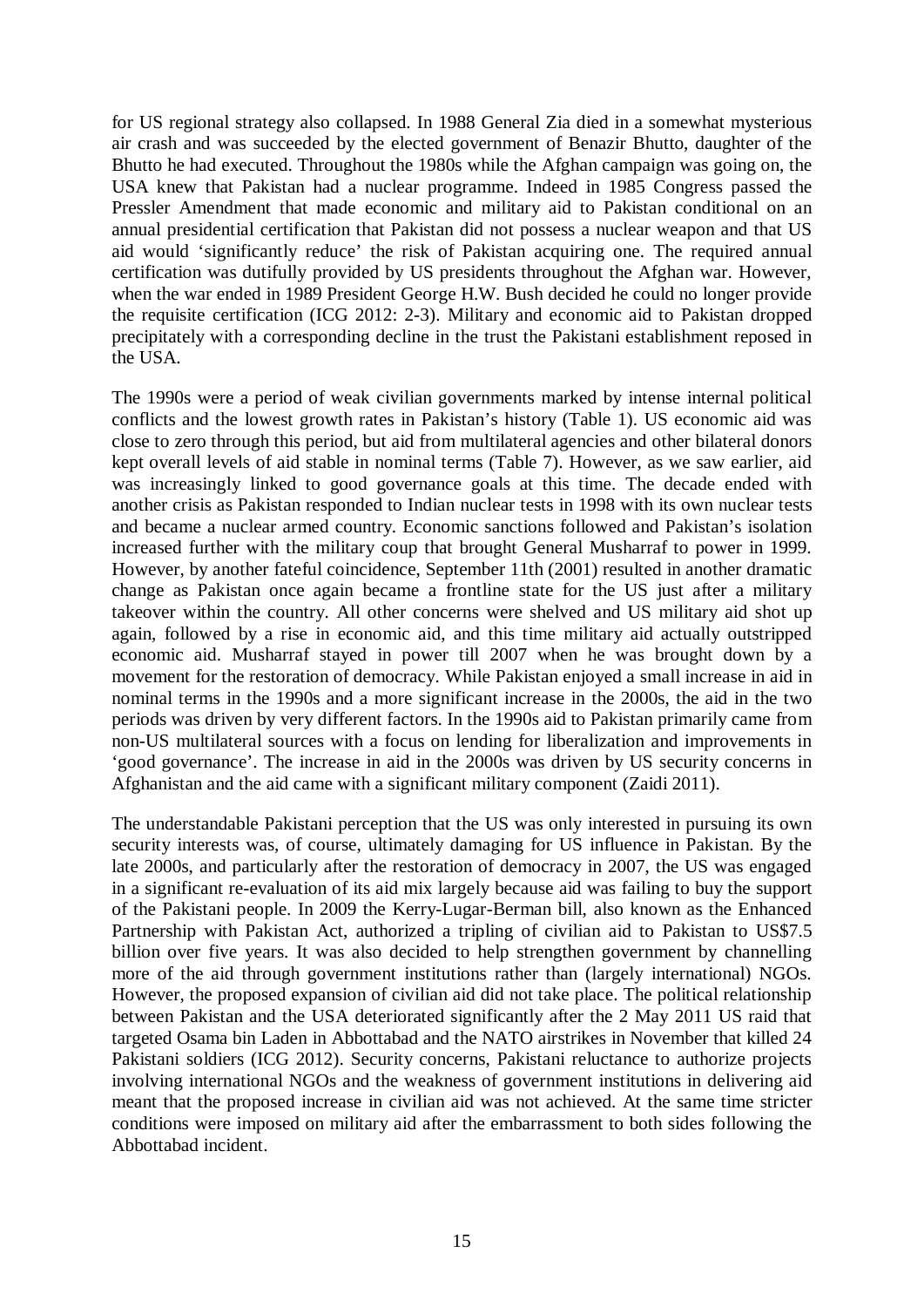The long history of dramatic fluctuations in military and economic aid to Pakistan raises questions about US strategic calculations. The utility of Pakistan as a launching pad for regional security strategies clearly varied over time but this in itself does not explain why US aid flows to Pakistan should have varied so dramatically in the last four decades. It may have been more rational for the USA to sustain a substantial flow of economic aid to maintain a close relationship with Pakistan over time. The doubts on the Pakistani side about US intentions could well have contributed to the increasingly qualified support Pakistan provided that the US, in turn, found increasingly irksome. One possibility is that successful Indian lobbying in the US and the US interest in maintaining good relations with India for economic and political reasons exerted significant checks on sustained US aid to Pakistan. These pressures may have been strong enough to block aid to Pakistan except at moments of deep crisis (Anwar and Michaelowa 2006). Whatever the underlying cause, the variability of US aid and its correlation with obvious security goals have clearly constrained US influence in Pakistan.

Aid to Pakistan was most developmental in the 1950s and 1960s when it was closely linked to development projects. In 1964 aid amounted to around 5 per cent of GDP, when GDP was growing at almost 7 per cent a year (Zaidi 2011: 3). In the 1960s US aid accounted for around 67 per cent of all ODA (Table 7). Most US aid at that time was economic, with US military aid accounting for less than 9 per cent of the US total ( Table 8). Not surprisingly, the first half of the 1960s witnessed the most dynamic growth in Pakistan's history and an appropriate structure of aid was an important contributor to this growth (Amjad 1982). Not surprisingly, support for the US in Pakistan was at its peak during this period. Aid contributed to infrastructure projects and provided finance for lending by development banks like the Industrial Development Bank of Pakistan (IDBP) and the Pakistan Industrial Credit and Investment Corporation (PICIC) that provided long-term credit on easy terms for investors in new sectors. The internal political arrangements in Pakistan in the early 1960s were also conducive for supporting the development of entrepreneurial capabilities in new sectors that were being developed. Both the political arrangements and the aid flows were disrupted in the second half of the 1960s and neither were to be reconstituted in quite the same way again (Khan, M. 1999). Constructive critics of the US aid strategy in Pakistan have pointed out that if US goals in Pakistan are to be realized, aid has to be targeted towards developmental outcomes. This would require, for instance, using more of the aid to co-finance private investments and insure against investment risks in difficult areas as well to support a range of infrastructure projects (Birdsall et al. 2011). In short, it would require a return to the aid strategies of the early 1960s but in a very different global economy and with different internal political challenges.

## **4 Aid and institution-building in Bangladesh and Pakistan**

The political economy of Bangladesh and Pakistan appear to have a number of similarities in terms of their policies and institutions and dominant types of organizations even after the split in 1971. Immediately after 1971 both went through a period of populist authoritarianism under Bhutto in Pakistan and Mujib in Bangladesh. This was a period of democratic opening after a decade of military rule in the 1960s. The result was great instability as new political forces jostled to capture rents. In both countries charismatic leaders attempted to control these forces using increasingly authoritarian methods. In both cases nationalization was used to create jobs for party supporters and in both cases the leadership turned to increasingly authoritarian methods as political demands outstripped the capacity of the system to deliver rents. In Bangladesh the authoritarianism ultimately took the form of a one-party state while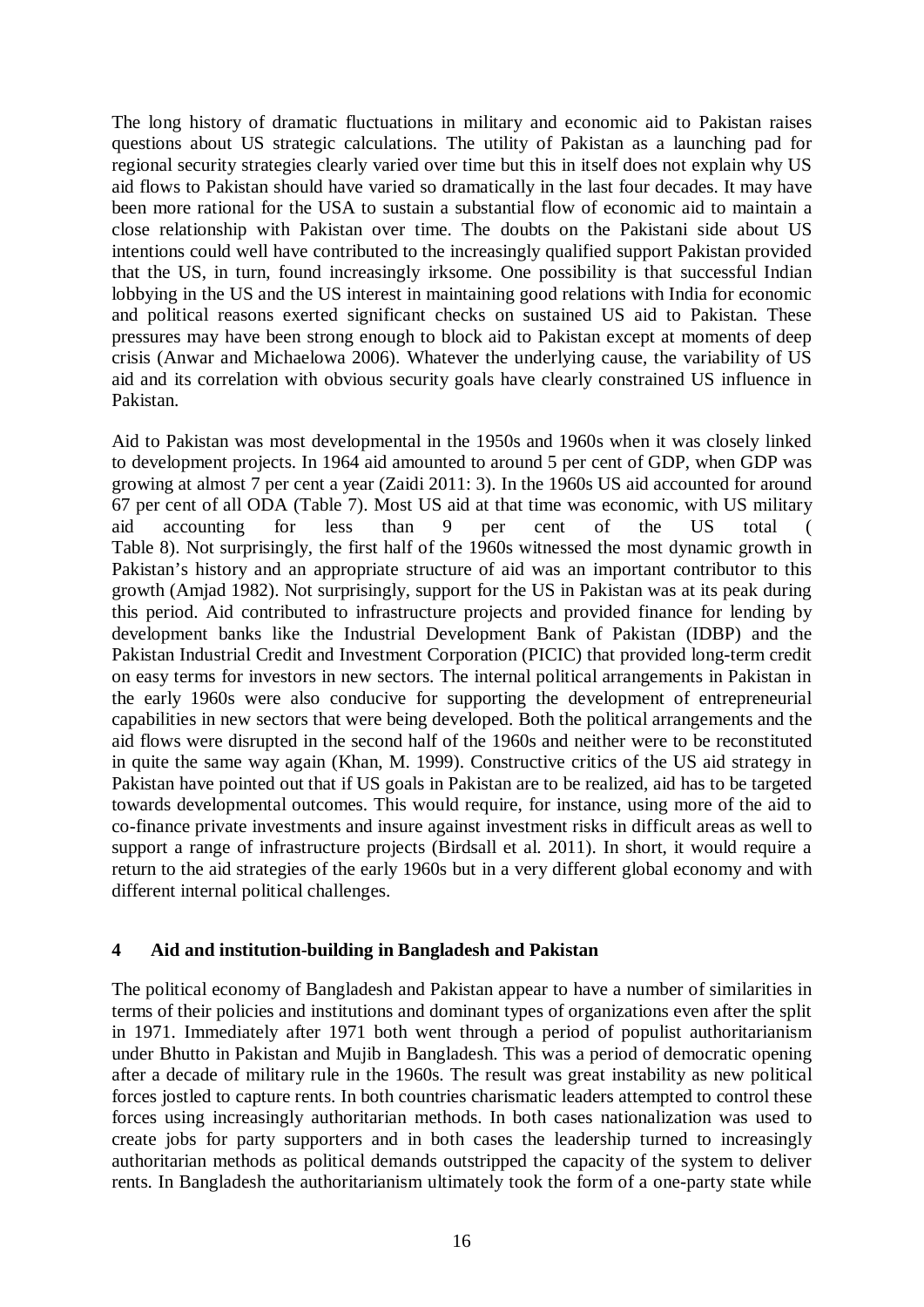in Pakistan Bhutto was accused of winning elections by rigging and murdering his political opponents (Burki 1980; Wolpert 1993; Khan, M. 2012a, 2013).

Despite these similarities there were important differences between the two countries. The war of 1971 in Bangladesh had destroyed the political power of the dominant economic and political classes. As many of the old economic and political elites were non-Bengali, they simply left the country at its independence. The few Bengali capitalists were also expropriated through nationalizations in the early 1970s. Political competition was now driven by new political entrepreneurs from the previously excluded lower-middle classes whose higher echelons were now engaged in creating new organizations (initially within the Awami League umbrella) to pursue their own rent seeking strategies. The competition for rents between these groups resulted in political turbulence and violence, initially within the Awami League and then between it and factions that began to defect from it. However, on the economic front, this process also resulted in the emergence of entirely new classes with money, some of whom could potentially become a productive investing class. In Pakistan, Bhutto's populist rhetoric did indeed mobilize the poor as never before but much of the old political classes remained in control of political organizations. The potential upward mobility of new lower-middle class political organizers was, therefore, much less than in Bangladesh. At the same time, Bhutto's attack on big capitalists through nationalizations inflicted a blow on the old economically dominant classes. But here there was no equivalent rupture of political organizations that would allow new classes of moneyed individuals to rapidly emerge from below through rent capture. Thus, Bhutto's strategy in Pakistan had a double negative effect on economic dynamism. The old large capitalist class that may have played a productive role in a new cycle of investment was weakened and demoralized. But a new class of potential medium-sized capitalists, with the potential of developing smaller firms using cheaper labour-intensive technologies, was also constrained from emerging at a rapid pace.

In both countries, the populist authoritarianism of the early 1970s was overthrown by military coups at about the same time, in 1975 in Bangladesh and 1977 in Pakistan. A decade and a half of military rule followed in both. However, military rule in Pakistan turned out to be more authoritarian and centralized, helped by the upsurge in US security aid to the military leadership following the Soviet invasion of Afghanistan. This strengthened an authoritarian and centralized leadership and allowed it to postpone yet again the entry of intermediate class political organizers in the competition over rents. General Zia-ul-Haq ruled initially through an appointed council or *Majlis-e-Shoora* set up in 1980. It appeared that he may be encouraging the mobilization of new social forces because he attempted to create countervailing organizations against Bhutto's Pakistan People's Party (PPP) by promoting weaker political organizations like the Pakistan Muslim League (PML), and by encouraging the formation of new Islamist groups. However, in the end, Zia's strategy did not result in any fundamental change in the groups that dominated political rent seeking in Pakistan despite the fact that in Pakistan, as elsewhere in the Indian subcontinent, new aspirations and mobilizations were developing particularly in the lower-middle classes. The new Islamist parties that sought to mobilize some of these forces were in the end not incorporated into the dominant structures of rent allocation. The biggest long-term beneficiary of Zia's rule was the PML, eventually led by Nawaz Sharif. The Sharif brothers were members of an established business family and the party therefore had greater appeal for the business community, but lower down its organizational hierarchy it depended on political entrepreneurs who were very similar to those in the PPP. Thus, despite Zia's rhetoric of radical Islamism the political classes that led the competition for rents remained substantially unchanged at the end of his rule (Lieven 2011: 76-80). Zia's death in an air crash in 1988 resulted in a 'democratic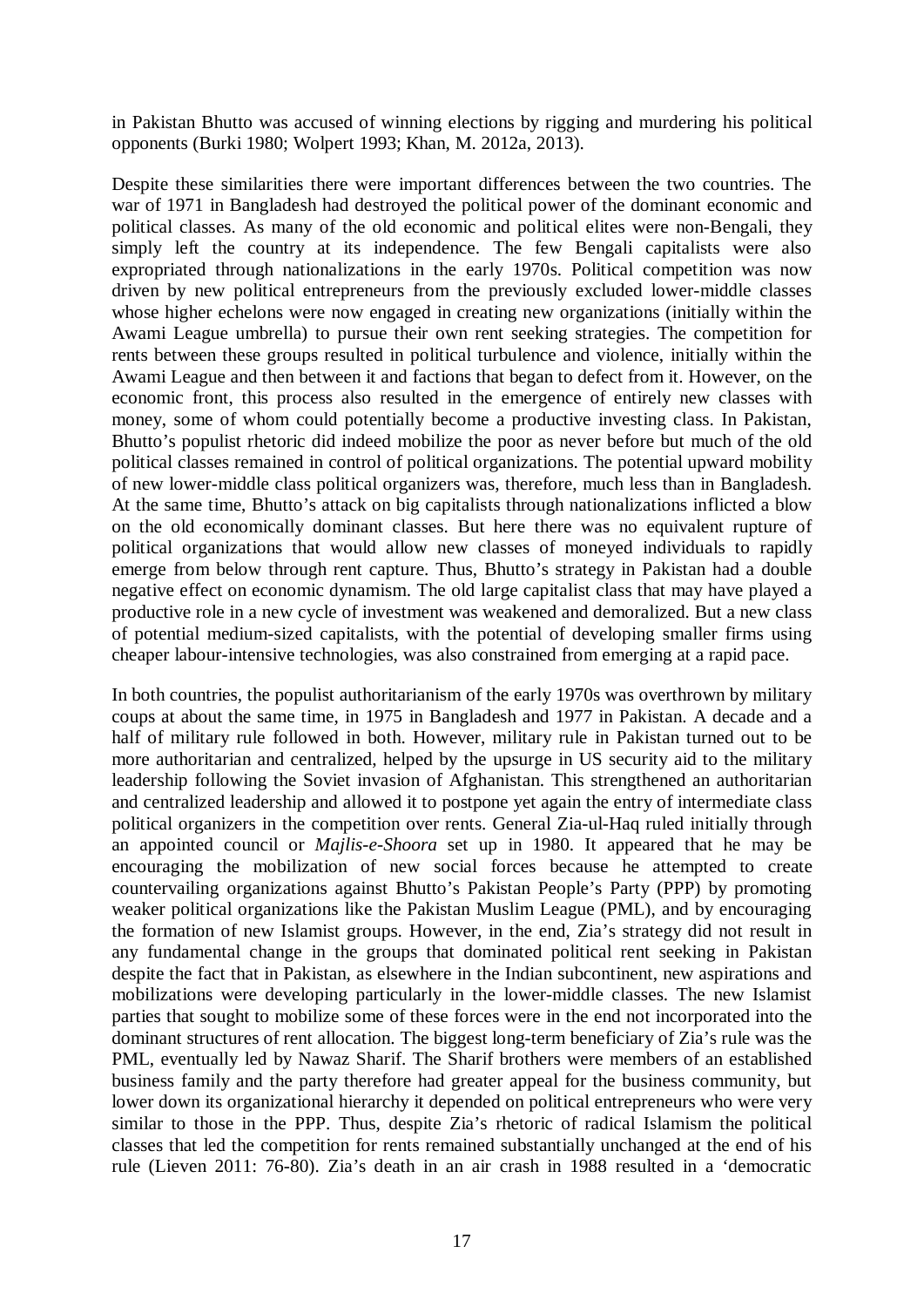transition' which saw the return of the old 'feudal' and upper-middle class elites who were still substantially in control of the two organizations dominating the competition for rents: the old PPP and the PML, now called the PML-N (the PML faction led by Nawaz Sharif).

The failure of Pakistan to achieve a gradual change in its political order at this critical juncture was at least partly due to the steep increase in military aid in the 1980s that happened for external reasons. The Afghan war brought windfalls in the form of overt and covert military aid routed to the top echelons of the army and intelligence agencies. The effects of these flows can be understood by imagining the counterfactual: what would have happened if the highest levels of the military and political establishment did not have access to these rents at this time. Zia was attempting to build new organizations and constituencies to counter the old political leadership of the PPP. In the absence of cash that could be allocated from above to buy off the more pliable lower-level organizers and suppress the others, the bargaining power of new organizers, including the Islamist ones that Zia ostensibly patronized, would have been significantly greater. In a context where the old political organizers were in disarray, new lower-level political entrepreneurs may have found it easier to enter the mainstream and compete for a different set of rents. In the absence of cash rents that could be allocated from above, the lower-level 'Islamist' and other lowermiddle class organizers may have competed for accumulation through government contracts, business opportunities and access to finance.

If this had happened, Pakistan's trajectory may have been different. Fewer of the lowermiddle classes would have felt so excluded as to support violent activities against the state and against other groups as happened later. Moreover, conservative Islam may have developed a productive base, as in Turkey, that could have moderated its politics, apart from contributing to a sustainable growth of the economy. Instead, Zia achieved what Lieven rightly described as 'shallow' economic growth, based on a service and construction boom financed by cash inflows from aid and remittances from Pakistanis in the Middle East (Lieven 2011: 78). Even more damaging was that organizational power did not shift lower down Pakistan's polity and new lower-middle class organizers failed to develop significant organizational power despite Zia's rhetoric of supporting new Islamist groups against the old political elites.

The contrast with Bangladesh is particularly interesting because the political transitions in the two countries had some common features at this time. Mujib was assassinated in August 1975. General Zia-ur-Rahman in Bangladesh was not directly involved in the coup but emerged as the new leader in November after a series of coups. Although the coups appeared to be similar, Bangladesh's Zia and later Ershad had to devise institutional and political mechanisms for managing a highly mobilized polity organized by a large number of lower-middle class organizers. The war of independence of 1971 had inducted many political entrepreneurs from the lower-middle classes into active organizational roles and military rulers in Bangladesh had no realistic possibility of controlling all of them from above. Instead Zia formed an umbrella party organization to incorporate the most effective new organizers and organizations and managed to achieve political stability by enabling the most powerful organizations to access rents. In this context, the structure of aid mattered. It was helpful that Bangladesh did not receive any significant security-related aid that could be controlled from above. The one party system that the Awami League had attempted to introduce had failed because there were too many aspiring organizers and organizations to satisfy with rent allocations from above given the limited supply of centrally allocated resources. Greater repression or a new supply of centrally-allocated rents may have allowed the one-party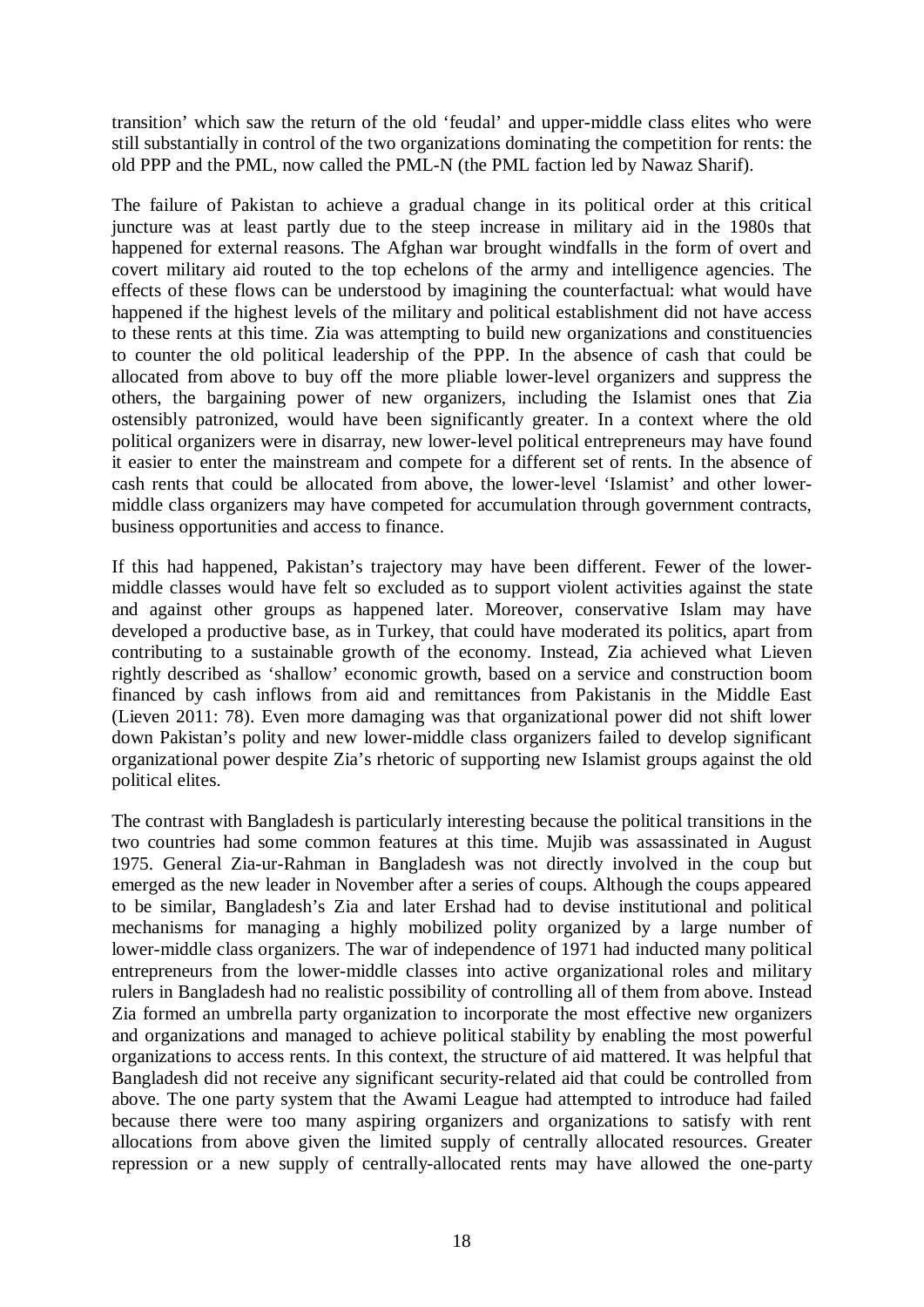system to survive for a while, but its eventual violent collapse was almost inevitable given the continuous growth in the number of organizations and their demands.

Zia's strategy was to encourage multi-party competition to identify the most powerful and effective organizers and to incorporate them selectively within the ruling party that he created, the Bangladesh Nationalist Party, or BNP. Political competition established the relative bargaining power of competing claimants and the demands of the most effective organizers were met by allowing decentralized rent capture in the form of allocations of contracts and business opportunities (Khan, M. 2012a, 2013). The characteristic of this system of 'authoritarian clientelism' was that the organizational power of new groups including those that had been suppressed in the one-party system was recognized and rents selectively allocated to powerful groups. The only restriction was that the position of the president could not be challenged. Ershad continued this arrangement and set up his own party the Jatiyo Party (JP), but he enjoyed much lower legitimacy to begin with. By the late 1980s political organizations had become sufficiently powerful to reject the implicitly permanent position of the president and Ershad was forced out by a movement for the restoration of democracy in 1990. However, by then quasi-military rule in Bangladesh had enabled a transition from a system of constrained political competition to one where a wider range of patron-client political organizations were recognized and finally allowed to engage in open competition with each other in a 'competitive clientelist' democracy (Khan, M. 2012a, 2013).

The periods of quasi-military rule in Bangladesh under Zia's BNP and later Ershad's JP were important for the democratic transition because new political entrepreneurs gained confidence that they could compete for access to political rents without recourse to extremist or violent politics. As a result, political violence involving political organizations paradoxically declined over this period even though the competition for the presidency remained violent in the form of repeated coup attempts within the army, which eventually resulted in the assassination of Zia. No less important was that there were limited cash rents that could be allocated from above and so many powerful organizers and their supporters could only be accommodated by allowing them to capture rents from the creation of business opportunities. This resulted in the emergence of a new smaller asset-owning class that could potentially replace the old large capitalists who had been destroyed by war and nationalization.

In this context, the structure of aid to Bangladesh was fortuitous because it did not go against the grain of these potentially favourable social processes. Very little of the aid was securitybased and so the president did not control significant rents at the centre. This affected the balance of power between the president and the organizations that he needed to accommodate. Cash could not be allocated from above to create or destroy organizations nor could national security arguments be easily used to suppress powerful organizations. The most effective mechanism of maintaining the ruling coalition was to recognize the actual organizational power of different organizations and allow them to capture rents available in the local economy, for instance through business opportunities. The aid that was coming in was for general development purposes and the rents available in organizing delivery were open to competition and capture by a much larger group of organizations. A growing share of this aid was also channelled through a range of local NGOs that rapidly developed their capabilities. The socially committed leaderships of these NGOs were also a product of the liberation war. The NGOs provided rents to their motivated and organizationally competent leaders who (apart from being good at delivering services) may otherwise have engaged in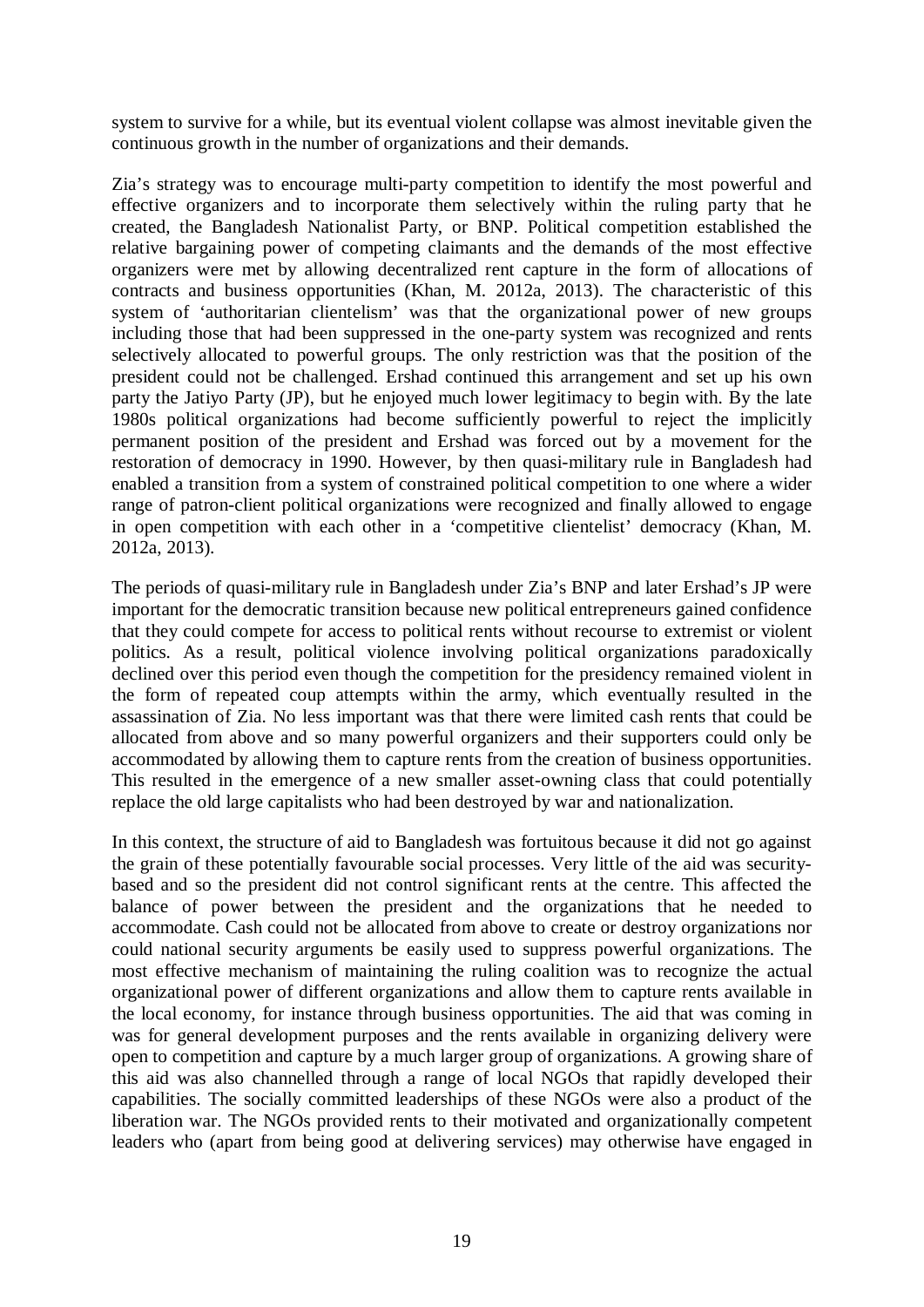political competition. The aid flows to Bangladesh were therefore stabilizing in a number of respects given the organizational evolution of politics and economics in the country.

Apart from stabilizing politics, the broad-based political accumulation in Bangladesh also created a base of potential capitalists. Promoting economic investments did not cost much in terms of centralized resource allocation and was politically beneficial because it created a potential flow of future revenues. President Zia provided critical policy support for investors in a variety of sectors, seeking productive investment outlets for them, finding foreign partners and introducing selective policy measures to support investments in new sectors. These steps were critical for the emergence of the garments industry in the late 1970s (Khan, M. 2012a, 2013). This would eventually become the most important manufacturing sector in Bangladesh, providing jobs for almost five million workers and earning 80 per cent of Bangladesh's foreign exchange by 2011. Pakistan's President Zia displayed no similar compulsion in pushing his capitalists towards global competitiveness. He did support the Sharif brothers in the PML but as political entrepreneurs to balance the PPP, not as economic entrepreneurs who would bring in new technologies to create new jobs and earn foreign exchange. The structure of aid was at least one factor explaining the weaker compulsion for promoting new economic activities in Pakistan. The policy support for productive sectors in Bangladesh should not be exaggerated. Nevertheless, there was a greater compulsion for military rulers in Bangladesh to support productive investments during the critical period of the late 1970s and early 1980s.

The 1990s saw a return to democracy in both countries, but a democracy that was vulnerable because of intense conflicts between competing parties. The 1990s also witnessed a policy shift amongst donors to provide stronger support for liberalization and good governance reforms. Both countries supported liberalizing policies but their achievements in terms of improving 'good governance' were negligible as we would expect in terms of our discussion in section 1. Liberalization had different effects in the two countries. In Bangladesh the garments industry was emerging out of the policy support provided in the late 1970s and 1980s and its rapid growth throughout the 1990s helped to raise the overall growth rate of the economy. In Pakistan there were no new globally competitive industries that could drive growth. The greater access to markets and exposure to competition which liberalization brought was of little benefit to a country that had no significant productive sectors that were globally competitive or close to achieving competitiveness.

While the US security aid to Pakistan in the 1980s is likely to have had adverse effects on the incentives and strategies of the ruling coalition, the steep and sudden cutback in US aid in the 1990s had a different set of adverse effects. Political stability was adversely affected as established patterns of rent distribution were disrupted at the very moment when political competition intensified. No elected party managed to complete its term in office. The weak ruling parties of this period had neither the ability nor the time horizon to support rent allocation for productive capability development. Aid from multilateral agencies increased so that nominal aid inflows were maintained but an increasing part of this was now general support for governance reforms like decentralization, a process that was further accelerated under Musharraf's rule in the 2000s (Cheema et al. 2005). Aid supporting 'good governance' reforms of this type is unlikely to make a significant contribution to economic development. Improvements in 'good governance' are unlikely to be big enough to significantly improve the efficiency of markets given the structural constraints limiting the enforcement of good governance in developing countries. Nevertheless, aid to Pakistan in the 1990s is likely to have had marginally positive effects on poverty reduction and also on political stability by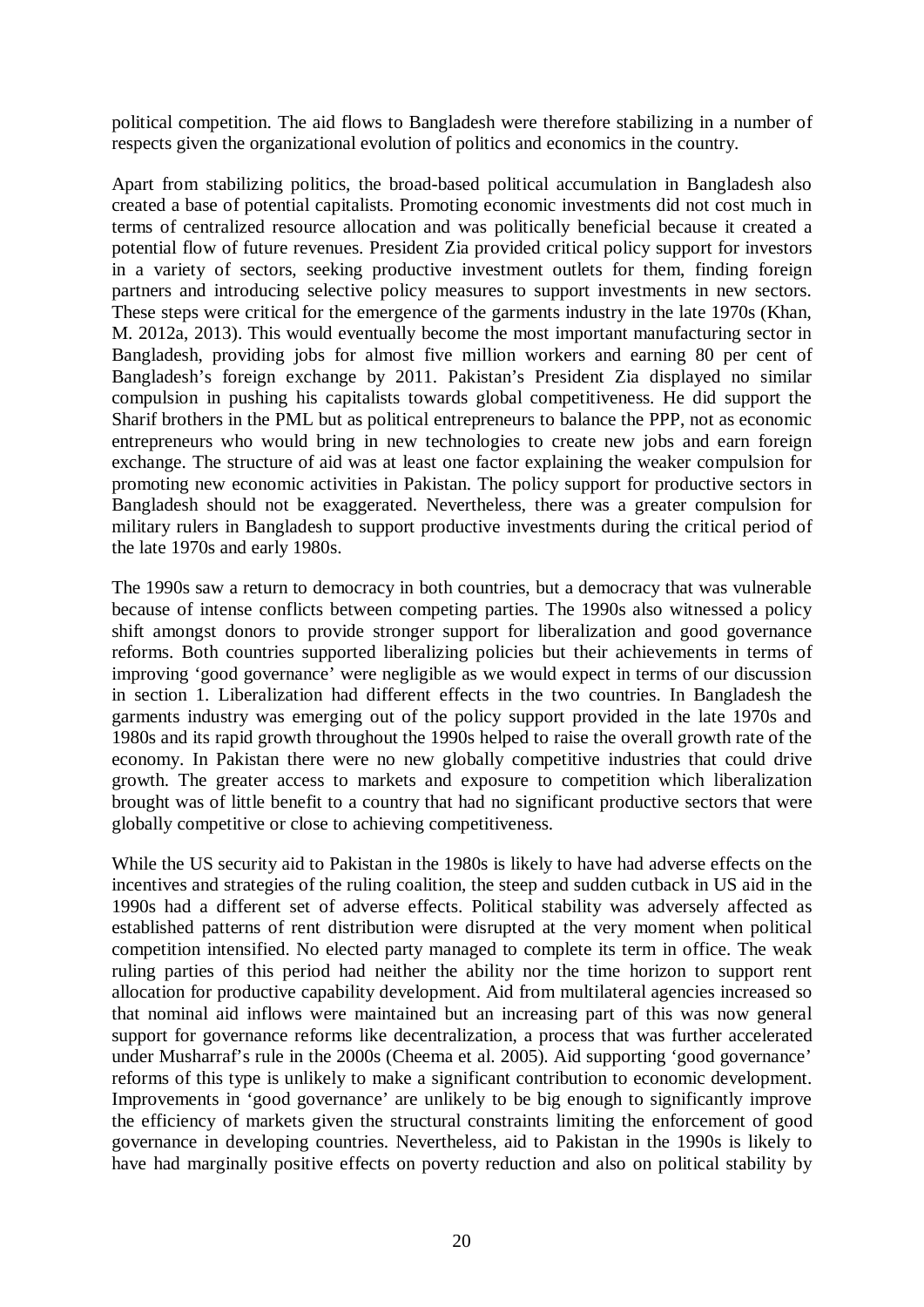providing some additional resources to the political system in the form of margins and leakages to meet some of the demands for rent allocation. However, economic growth was low and this made the political corruption of both the PPP and the PML-N increasingly intolerable to the public and prepared the way for Musharraf's coup in 1999.

Many features of democracy in Bangladesh in the 1990s were similar to those of Pakistan with the important difference being that in Bangladesh a globally competitive garments and textiles industry continued to drive growth. Once set up, the sector grew through the replication of firms regardless of poor governance. However, poor regulation would eventually take a toll in industrial accidents like the Rana Plaza collapse of 2013 that killed more than 1100 workers. As in Pakistan, intense political competition between weak political parties created a broadly shared perception of poor governance and high levels of political corruption. In Bangladesh too, external assistance for good governance reforms and the linking of aid to conditions such as anti-corruption measures achieved very little in terms of actually reducing corruption or improving the rule of law. Moreover, competing political parties failed even to achieve 'live and let live' compromises in the organization of elections so that elections continued to be periods of violence and uncertainty.

Both countries suffered suspensions of democracy in the 2000s. Democracy in Pakistan was suspended for eight years under Musharraf from 1999 to 2007 while Bangladesh had a twoyear emergency government with military backing from 2007 to 2009 following an electoral crisis in Bangladesh in 2007. This government, led by an ex-World Bank bureaucrat, Fakhruddin Ahmed, enjoyed the support of donors as it promised to carry out a raft of good governance measures under emergency laws. These included an anti-corruption drive that swept up the leaders of the two main parties and thousands of others. The end result was a missed opportunity because the emergency government attempted to enforce good governance rules that were actually unenforceable but failed to identify feasible enforceable reforms that may have made a difference to political and economic outcomes in the country (Khan, M. 2012a).

In contrast the Musharraf interregnum in Pakistan lasted much longer, from 1999 to 2007, and arguably did much more serious damage to Pakistan's developmental prospects. Once again, it was unfortunate for Pakistan that a military coup was closely followed by a significant change in US strategic interests and a massive upsurge in military aid. This time the security aid did not just enable a top-down allocation of rents with its damaging political consequences. Pakistan's engagement with the US now led to a gradual but growing crisis of legitimacy for the state and growing extremist violence. One reason why this episode was much worse for Pakistan was that this time US aims in the region were not easily achievable and the war in Afghanistan was probably not even potentially winnable. This resulted in a complex and ultimately self-defeating game being played by the military-bureaucratic elite in Pakistan that sapped its own legitimacy over time.

Access to American aid in the post 9/11 context required the Pakistani regime to sign on to the US-led 'war on terror' that went against the military's own perception of its strategic interests in Afghanistan and the sentiments of many Pakistanis in the border areas who shared the Pashtoon ethnicity of the Afghan Taliban. The Pakistani state found itself in the worst of all possible worlds. Its own strategic concerns prevented it from supporting the US agenda fully or unconditionally and this displeased the Americans. But its military and political support for US goals went far enough to lose it support at home in the strategic and weakly governed border areas. Musharraf later argued in his memoirs that the USA had given him an ultimatum after 9/11 to fall in line or 'be bombed back to the Stone Age' (Musharraf 2006: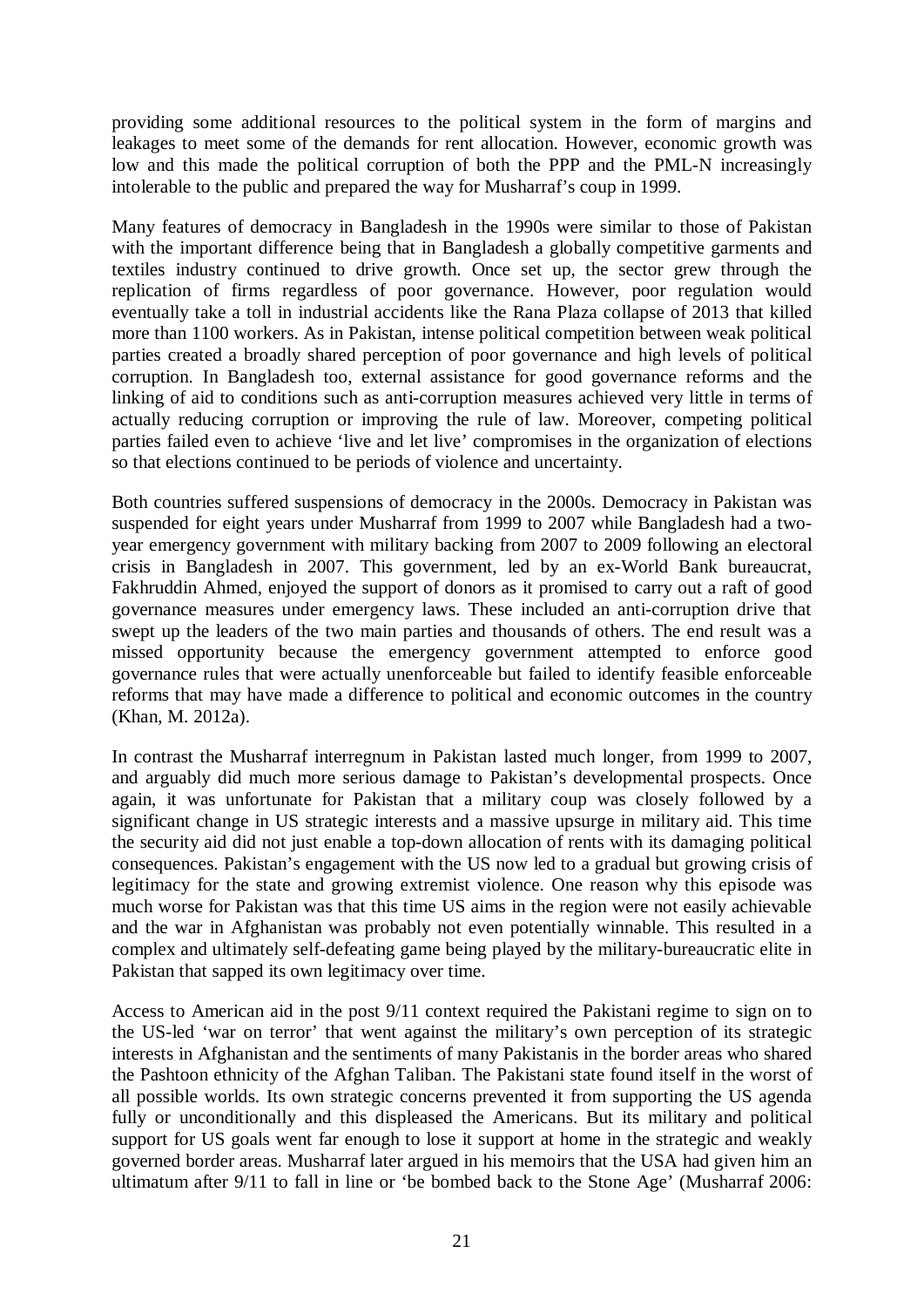200-1). Even if true (and the US denied making any such threat), the targeting of significant security aid to the top leadership was undoubtedly a strong incentive and once again this had severely adverse effects on economic and political developments in Pakistan. The security rents allocated to the centre skewed the relative power of the ruling coalition vis-à-vis all other political organizations. Once again, substantive accommodation could be delayed and strategies of by-passing powerful organizations with a combination of repression and buying in of support from weaker organizations could be attempted. In the end, these strategies have always failed in Pakistan, yet a supply of cash to the centre repeatedly creates the temptation to try such a strategy one more time. Indeed, even after 2008 when a weak PPP government was elected to power, the US alliance was not substantially challenged and the flow of aid rents continued.

Pakistan in the 2000s was an extreme case demonstrating the distorting effects of aid. Its ruling coalition voluntarily accepted payments to support foreign policies that it did not fully believe in, and which were unlikely in any case to succeed, and as a result suffered from declining legitimacy. At the same time, the access to centralized rents allowed it to continue with top-down policies of limiting political access that were ultimately unsustainable. A Pakistani government dependent on its own resources and needing to construct a sustainable coalition would be rapidly forced to allow the many more political organizations to enter the competition for rents. It would also be unlikely to attempt to forcefully suppress organizations that were politically opposed to foreign policies that the ruling coalition itself was not fully committed to. The loss of legitimacy that followed, on top of the exclusion of significant elements of the lower intermediate classes in Pakistan resulted in growing internal violence and sectarianism as excluded groups mobilized to challenge the system as a whole. The PML-N that formed a coalition government after the 2013 elections was committed to a renegotiation of the security alliance with the US and this may become possible as the US interest in Afghanistan wanes and the possibility of a change in its regional strategy emerges. Thus, in Pakistan while the good governance rhetoric of Musharraf was similar to that of Fakhruddin, the implications were much more severe than just wasted opportunities of feasible reform. The outcome was a growth in violence and a loss of state legitimacy that continued to plague the country even after the return of democracy in 2008.

## **5 Conclusions**

Aid can contribute to determining economic and political outcomes by modifying some of the macro-political incentives facing economic and political organizations. The economic and political outcomes that follow can in turn affect the ongoing strategies of organizations, thereby setting up cycles of cumulative causation that can be good or bad for the gradual attainment of economic and political development. The effects of foreign assistance in vulnerable countries characterized by weak formal governance structures are best evaluated in this type of dialectical analysis, taking into account differences in the initial structure of formal and informal organizations and the ways in which they are competing for rents, differences in geopolitical positions determining the composition of aid and therefore of aidbased rent opportunities, and the path-dependent effects of these differences on the further evolution of economic and political strategies. While aid was a relatively small part of the GNP of both countries, when we look at these interactive effects, it probably had significant multiplier effects on the evolution of social stability or fragility in these countries.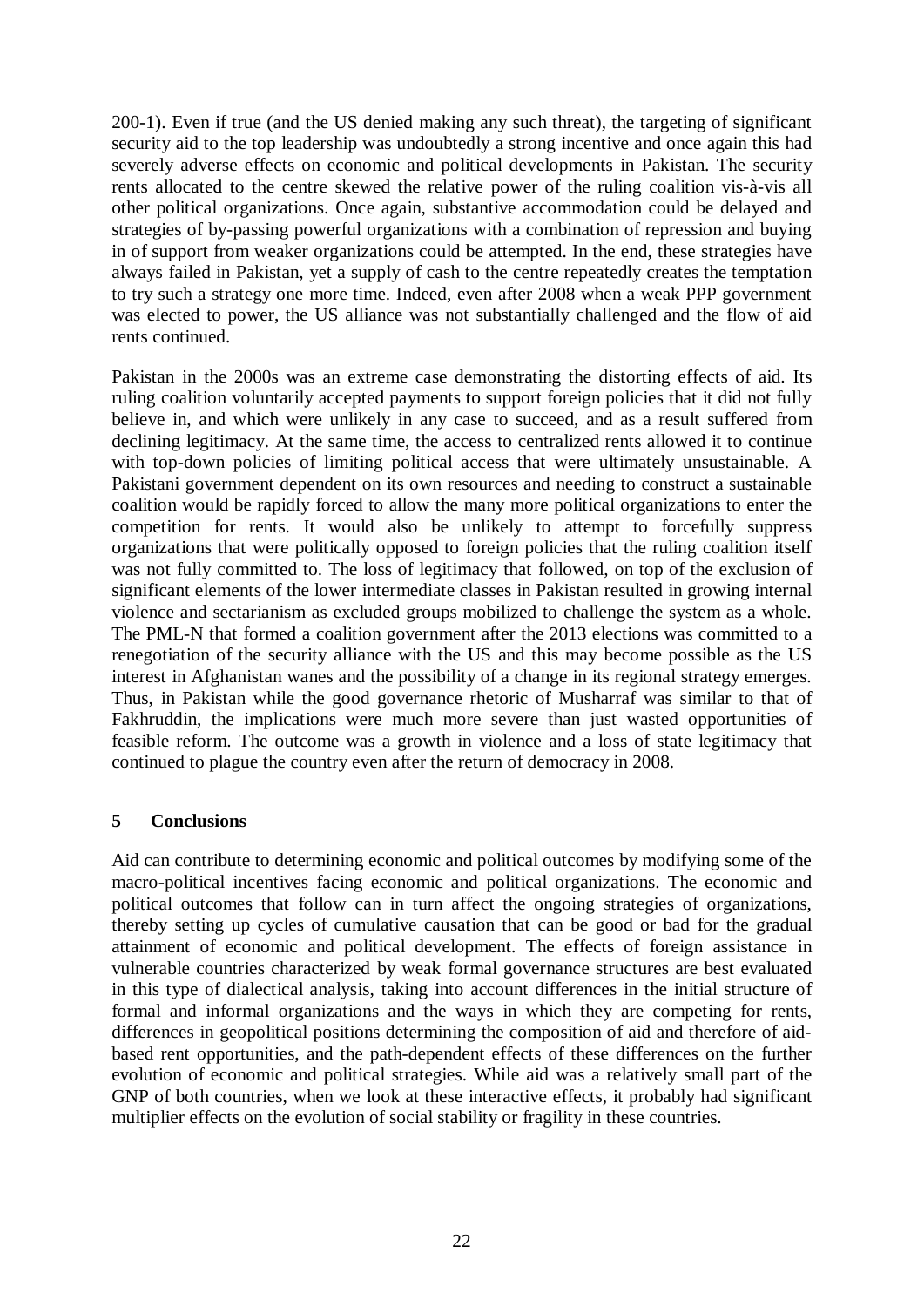The policy implications of our analysis are complex. In the case of countries like Pakistan facing significant internal violence, the new analysis of security and development suggests that development aid should have a greater security focus (World Bank 2011). However, the initial conditions in the country and the adverse effects of centralized rents on political strategies have meant that military and security aid to Pakistan has had very damaging longterm implications. Security-related aid in the 1980s blocked the incremental inclusion of political organizers from the lower-middle classes building up potential conflicts for the future. The second upsurge of security-related aid in the 2000s had even more serious consequences by undermining the legitimacy of the state and allowed excluded groups to mobilize along extremist agendas. Donors are clearly wrong if they believe that their security interests can be furthered by ramping up security-related aid to clients who promise to help in the achievement of donor security goals. Aid always interfaces with internal political and economic processes of competition over rents that are country specific and need to be understood. Of course countries like Pakistan could renegotiate or opt out of assistance that is so damaging. But aid creates powerful constituencies who benefit from it, and opting out may be difficult, as the Pakistani experience repeatedly demonstrates. It is therefore also important to persuade donors that a simple-minded security strategy justified by a simplistic association between security and development may harm their own long-term interests if the countries they are assisting become more fragile and violent as a result.

In less violent countries like Bangladesh, the challenge is to understand better the vulnerable processes through which economic and political progress has been achieved. The challenge is to identify feasible institutional changes that build on these successes without attempting ambitious 'good governance' reforms that evidence suggests cannot be implemented. Attempting to use aid as an instrument to achieve 'good governance' has repeatedly proved to be a misguided strategy. These attempts resulted in missed opportunities of supporting feasible institutional improvements to sustain development. Sustaining development may in turn be the most feasible way of strengthening 'good governance' over time. In particular, the development of new productive capabilities requires rent allocation strategies to firms and sectors to enhance their competitiveness. These strategies have to work with the formal and informal governance structures of the country and with feasible improvements in these conditions. Since developmental rent allocations did succeed in creating new sectors such as garments and textiles in Bangladesh, the challenge is to understand these examples properly so that policy and assistance can be appropriately targeted to new sectors like electronics (Khan, M. 2013). A better understanding of the formal and informal rent allocation mechanisms through which incremental developmental outcomes were achieved in countries like Bangladesh can help to design feasible institutional changes that aid could support. Once again, country specificities are important and the possible interactions of aid and domestic accumulation processes need to be much better understood.

## **References**

- Amjad, R. (1982). *Private Industrial Investment in Pakistan 1960-1970*. Cambridge: Cambridge University Press.
- Anwar, T. (2002). 'Impact of Globalization and Liberalization on Growth, Employment and Poverty: A Case Study of Pakistan'. WIDER Discussion Paper, 2002/17. Helsinki: UNU-WIDER.
- Anwar, M., and K. Michaelowa (2006). 'The Political Economy of US Aid to Pakistan'. *Review of Development Economics*, 10(2): 195–209.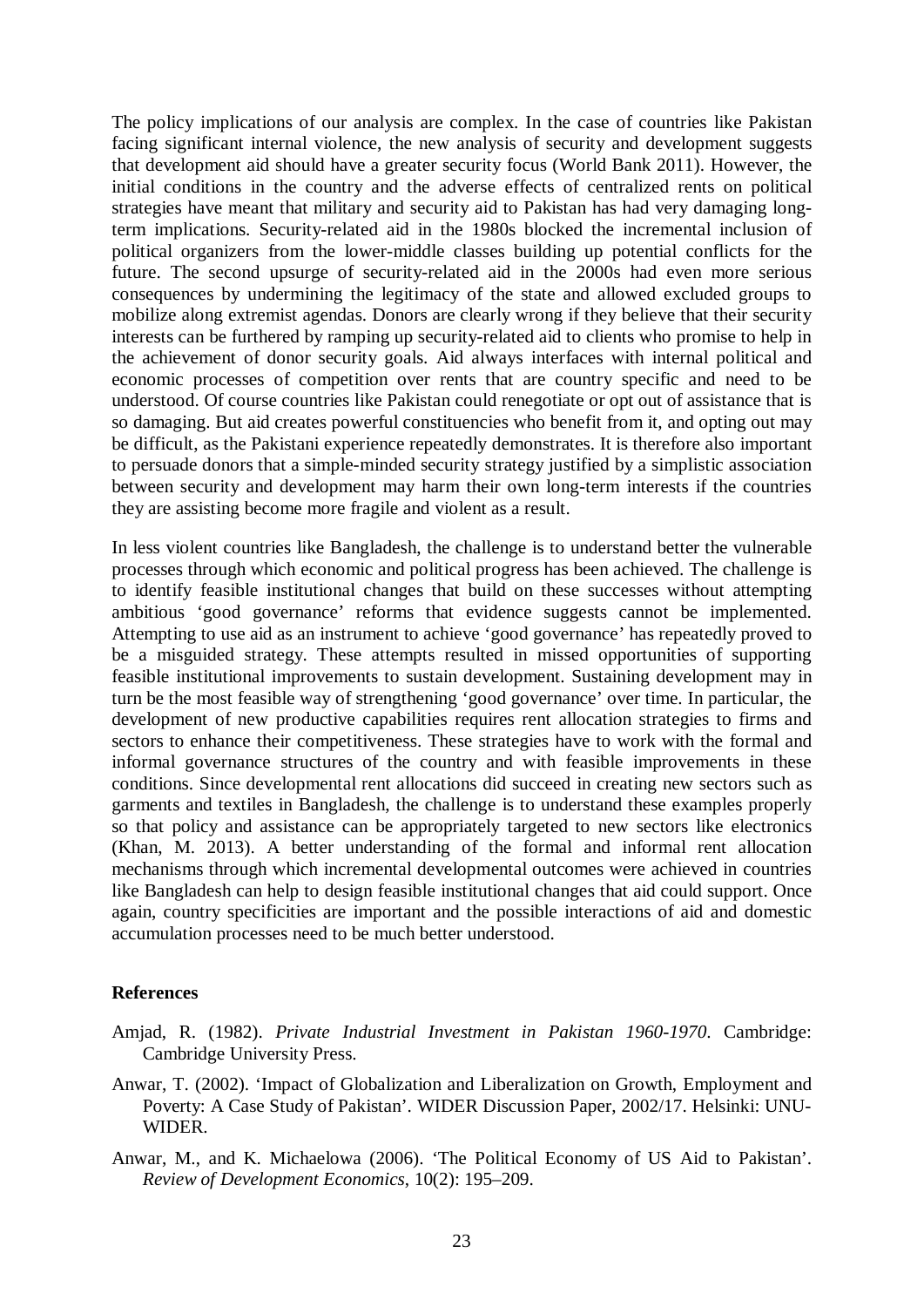- Birdsall, N., W. Elhai, and M. Kinder (2011). 'Beyond Bullets and Bombs: Fixing the U.S. Approach to Development in Pakistan'. CGD Report of the Study Group on a US Development Strategy in Pakistan. Washington, DC: Center for Global Development: Washington.
- Burki, S. J. (1980). *Pakistan Under Bhutto, 1971-1977*. London: Macmillan.
- Cheema, A., A. Ijaz Khwaja, and A. Qadir (2005). 'Decentralization in Pakistan: Context, Content and Causes'. John F. Kennedy School of Government Faculty Research Working Papers Series, RWP05-034. Cambridge, MA: Harvard University
- Cheema, U. (2009). '92 per cent of USAID Projects go to US NGOs'. *The News*, 31 October. Karatshi: Jang Group of Newspapers: Available at: www.thenews.com.pk /Todays Print Detail.aspx?ID=205974&Cat=2&dt=10/31/2009>
- Elhai, W. (2011). 'US Aid to Pakistan 1948-2010'. Washington, DC: Center for Global Development: Washington DC. Available at: <http://www.theguardian.com/globaldevelopment/poverty-matters/2011/jul/11/us-aid-to-pakistan>
- GoB (Government of Bangladesh) (2003). 'Bangladesh: A National Strategy for Economic Growth, Poverty Reduction and Social Development'. Dhaka: General Economics Division, Planning Commission, Government of the People's Republic of Bangladesh.
- GoB (2005). 'Bangladesh: Unlocking the Potential National Strategy for Accelerated Poverty Reduction'. Daka: General Economics Division, Planning Commission, Government of the People's Republic of Bangladesh.
- GoB (2009). 'Steps towards Change: National Strategy for Accelerated Poverty Reduction II - FY 2009-11'. Dhaka: General Economics Division, Planning Commission, Government of the People's Republic of Bangladesh.
- GoB (2011). 'Aid Management in Bangladesh: A Review of Policies and Procedures'. Dhaka: Aid Effectiveness Unit, Economic Relations Division, Ministry of Finance.
- GoP (Government of Pakistan) (2003). 'Accelerating Economic Growth and Reducing Poverty: The Road Ahead'. Poverty Reduction Strategy Paper. Islamabad: Ministry of Finance.
- GoP (2010). 'Poverty Reduction Strategy Paper (PRSP) II'. Islamabade: Ministry of Finance.
- Hermes, N., and R. Lensink (2001). 'Changing the Conditions for Development Aid: A New Paradigm?'. *The Journal of Development Studies*, 37(6): 1–16.
- ICG (International Crisis Group) (2012). 'Aid and Conflict in Pakistan'. Asia Report, 227. Brussels: International Crisis Group.
- Islam, A. (1992). 'Foreign Aid and Economic Growth: An Econometric Study of Bangladesh'. *Applied Economics*, 24(5): 541–4.
- Khan, M. H. (1999). 'The Political Economy of Industrial Policy in Pakistan 1947-1971'. SOAS Department of Economics Working Paper, 98. London: School of Oriental and African Studies, University of London. Available at www.eprints.soas .ac.uk/9867/1/Industrial\_Policy\_in\_Pakistan.pdf>
- Khan, M. H. (2000a). 'Rents, Efficiency and Growth'. In M. H. Khan and K. S. Jomo (eds), *Rents, Rent-Seeking and Economic Development: Theory and Evidence in Asia*. Cambridge: Cambridge University Press.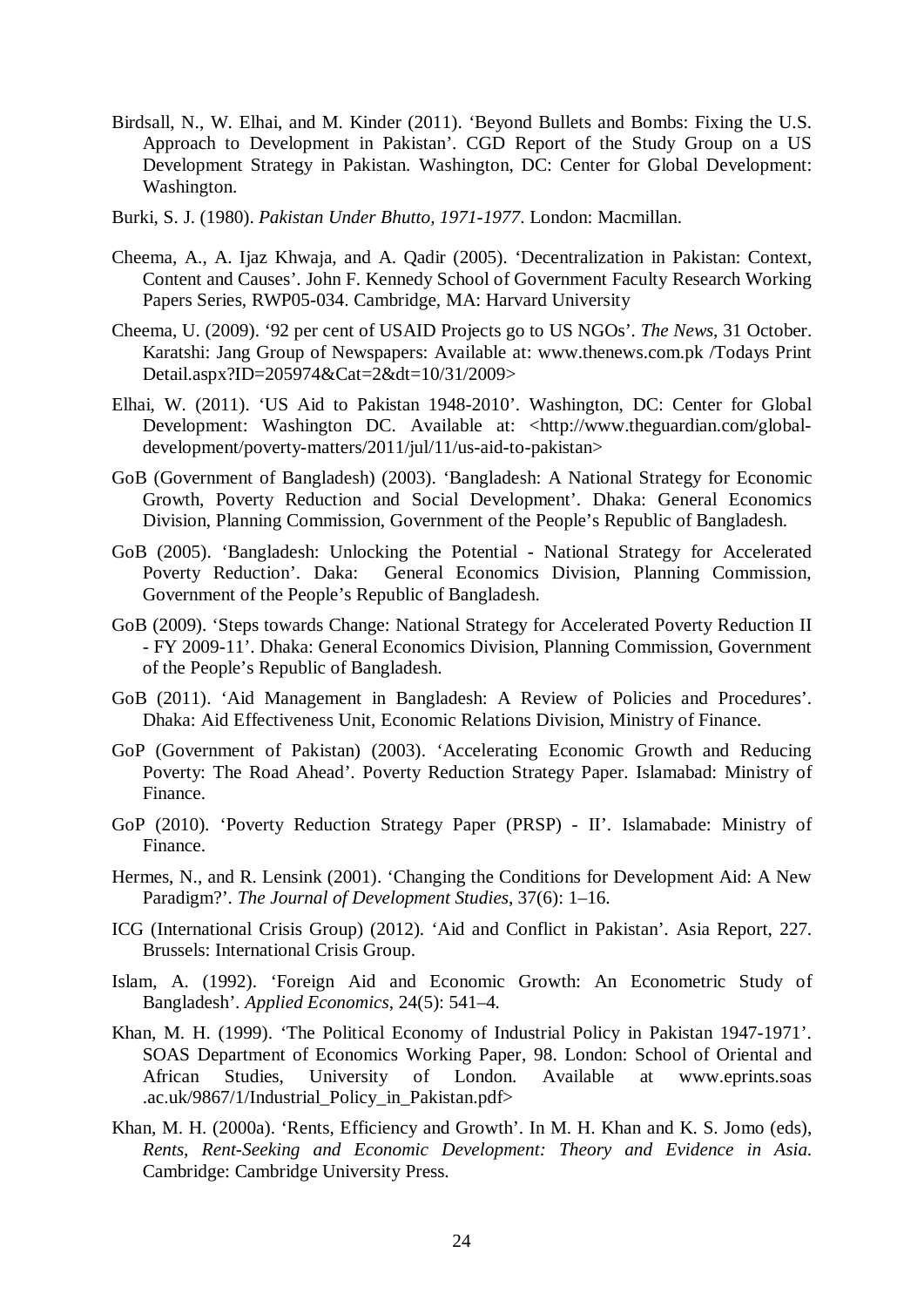- Khan, M. H. (2000b). 'Rent-seeking as Process'.ö In M. H. Khan and K. S. Jomo (eds), *Rents, Rent-Seeking and Economic Development: Theory and Evidence in Asia*. Cambridge: Cambridge University Press.
- Khan, M. H. (2004). 'State Failure in Developing Countries and Strategies of Institutional Reform'. In B. Tungodden, N. Stern and I. Kolstad (eds), *Annual World Bank Conference on Development Economics Europe (2003): Toward Pro-Poor Policies: Aid Institutions and Globalization*. Proceedings of Annual World Bank Conference on Development Economics. Oxford: Oxford University Press and World Bank. Available at: www.eprints.soas.ac.uk/3683/1/State\_Failure.pdf
- Khan, M. H. (2007). 'Governance, Economic Growth and Development since the 1960s', In J. A. Ocampo, K. S. Jomo and R. Vos (eds), *Growth Divergences: Explaining Differences in Economic Performance*. Hyderabad, London and Penang: Orient Longman, Zed Books and Third World Network. Available at: www.un.org/esa/desa/papers/ 2007/wp54\_2007.pdf
- Khan, M. H. (2010). 'Political Settlements and the Governance of Growth-Enhancing Institutions'. Research Paper Series on Governance for Growth. London: School of Oriental and African Studies, University of London. Available at: www.eprints.soas.ac.uk/9968/1/Political\_Settlements\_internet.pdf
- Khan, M. H. (2012a). 'Bangladesh: Economic Growth in a Vulnerable Limited Access Order', In D. North, J. Wallis, S. Webb and B. Weingast (eds), *In the Shadow of Violence: The Problem of Development for Limited Access Order Societies*. Cambridge: Cambridge University Press. Available at: www.eprints.soas.ac.uk/11680/1/Bangladesh\_LAO.pdf
- Khan, M. H. (2012b). 'Beyond Good Governance: An Agenda for Developmental Governance'. In J. K. Sundaram and A. Chowdhury (eds), *Is Good Governance Good for Development?*, London: Bloomsbury Academic.
- Khan, M. H. (2013). 'The Political Settlement, Growth and Technical Progress in Bangladesh'. DIIS Working Paper 2013:01. Copenheen: Danish Institute for 2013:01. Copenhgen: Danish Institute for International Studies Available at: www.diis.dk/graphics/Publications/WP2013/WP2013- 01.Bangladesh%20-%20Mushtaq-H-Khan.pdf>
- Khan, S. (n.d.). Aid Flow to Bangladesh and the Question of Accountability of CSOs at National Level to the People They Serve. Unnayan Onneshan: Dhaka.
- Lieven, A. (2011). *Pakistan: A Hard Country*. London: Allen Lane.
- Musharraf, P. (2006). *In the Line of Fire: A Memoir*. New York: Free Press.
- Obaydullah, M. A. (2007). 'Impact of Foreign Aid on Development in Bangladesh. Melbourne: School of Global Studies, Social Science and Planning, RMIT University. PhD dissertation.
- OECD (2013). 'Statistics: Aid Disbursements to Countries and Regions'. Paris: Organisation for Economic Co-operation and Development. Available at: www.oecd.org/statistics/>
- Parnini, S. N. (2009). 'Public Sector Reform and Good Governance: The Impact of Foreign Aid on Bangladesh'. *Journal of Asian and African Studies*, 44(5): 553–75.
- Quazi, R. M. (2005). 'Effects of Foreign Aid on GDP Growth and Fiscal Behavior: An Econometric Case Study of Bangladesh'. *The Journal of Developing Areas* 38 (2): 95- 117.